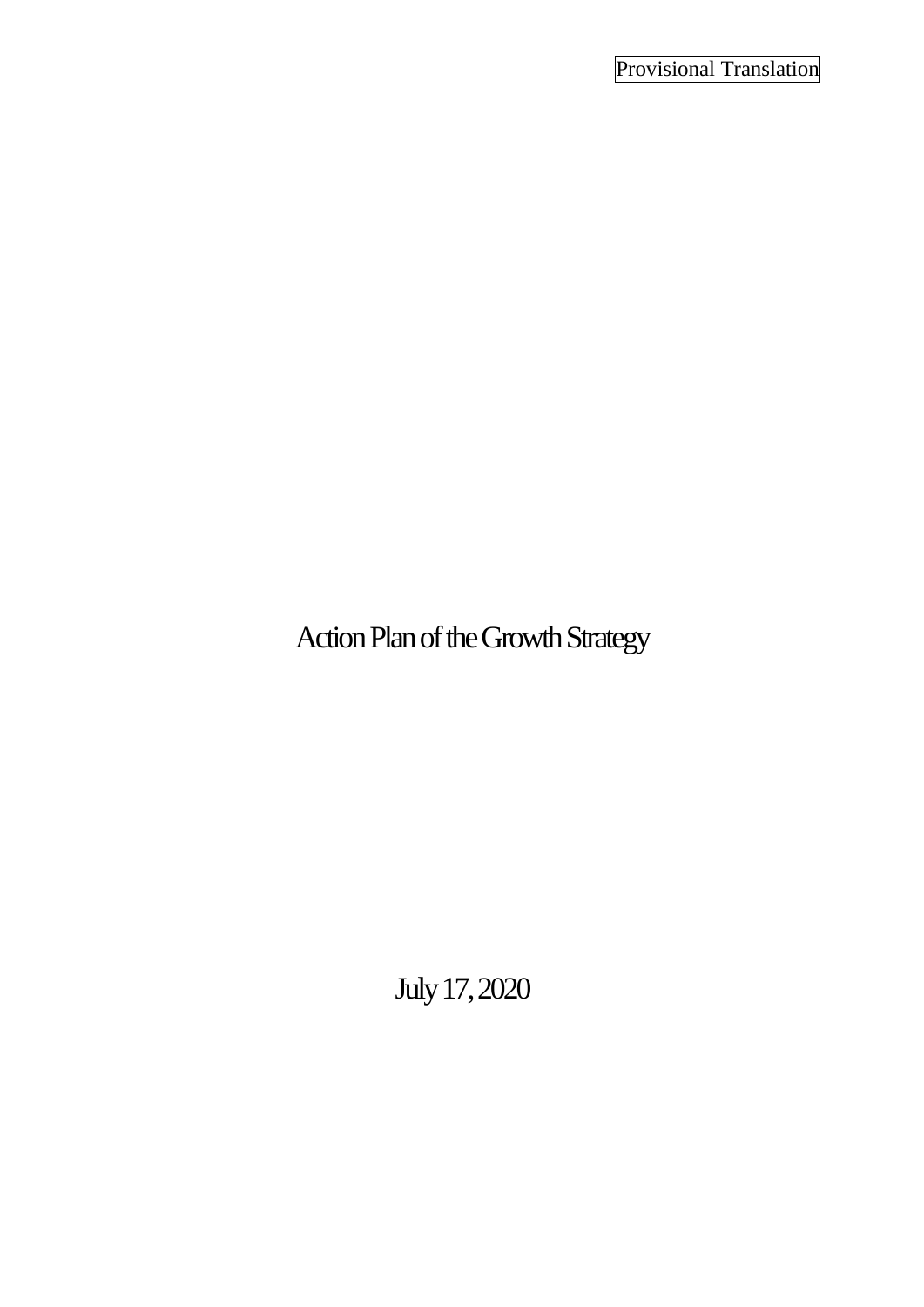# **Action Plan of the Growth Strategy**

# (Table of Contents)

| <b>Chapter 1</b> |                  |                                                                                                                                                                    |                |
|------------------|------------------|--------------------------------------------------------------------------------------------------------------------------------------------------------------------|----------------|
|                  | <b>Chapter 2</b> |                                                                                                                                                                    |                |
| 1.               |                  |                                                                                                                                                                    | $\overline{1}$ |
| 2.               |                  |                                                                                                                                                                    |                |
| 3.               |                  | Fostering the Creativity of Working Adults (Continuing Education)                                                                                                  | 7              |
|                  | <b>Chapter 3</b> | <b>Review of Payment Infrastructure and Enhancement of Cashless</b>                                                                                                |                |
| Payment          |                  |                                                                                                                                                                    | - 7            |
| 1.               |                  |                                                                                                                                                                    |                |
| 2.               |                  |                                                                                                                                                                    |                |
|                  |                  |                                                                                                                                                                    |                |
| 1.               |                  |                                                                                                                                                                    | 10             |
| 2.<br>3.         |                  | Refining Regulations Based on Social Implementations of Digital Technologies .<br>Early Nationwide Deployment of 5G, Promotion of Post-5G, and Promotion of So-    | 13             |
|                  |                  |                                                                                                                                                                    | 14             |
|                  |                  |                                                                                                                                                                    |                |
| 1.               |                  |                                                                                                                                                                    |                |
| 2.               |                  | Optimizing Contracts Between Large Companies and Startup Companies                                                                                                 | 16             |
| 3.               |                  |                                                                                                                                                                    |                |
|                  | <b>Chapter 6</b> |                                                                                                                                                                    |                |
| 1.               |                  | Utilization of Technological Innovation in the Society 5.0 Era for Measures Against                                                                                |                |
|                  |                  |                                                                                                                                                                    | 18             |
| 2.               |                  | Establish a Paid Passenger Transportation System in personal-use automobiles in<br>Cooperation with General Passenger Automobile Transportation Business Operators |                |
|                  |                  |                                                                                                                                                                    | 19             |
| 3.               |                  | Social Implementation of Low-Speed and Compact Automatic Delivery Robots. .                                                                                        | 19             |
|                  | <b>Chapter</b> 7 |                                                                                                                                                                    |                |
| 1.               |                  |                                                                                                                                                                    | 20             |
| 2.               |                  |                                                                                                                                                                    | 21             |
|                  |                  | Chapter 8 Maintaining Regional Infrastructure and Improving SME and Small                                                                                          |                |
|                  |                  |                                                                                                                                                                    |                |
| 1.               |                  |                                                                                                                                                                    | 23             |
| 2.               |                  | Improving SME and Small Business Productivity                                                                                                                      | 24             |
|                  | <b>Chapter 9</b> |                                                                                                                                                                    |                |
| 1.               |                  |                                                                                                                                                                    | 25             |
| 2.               |                  |                                                                                                                                                                    | 28             |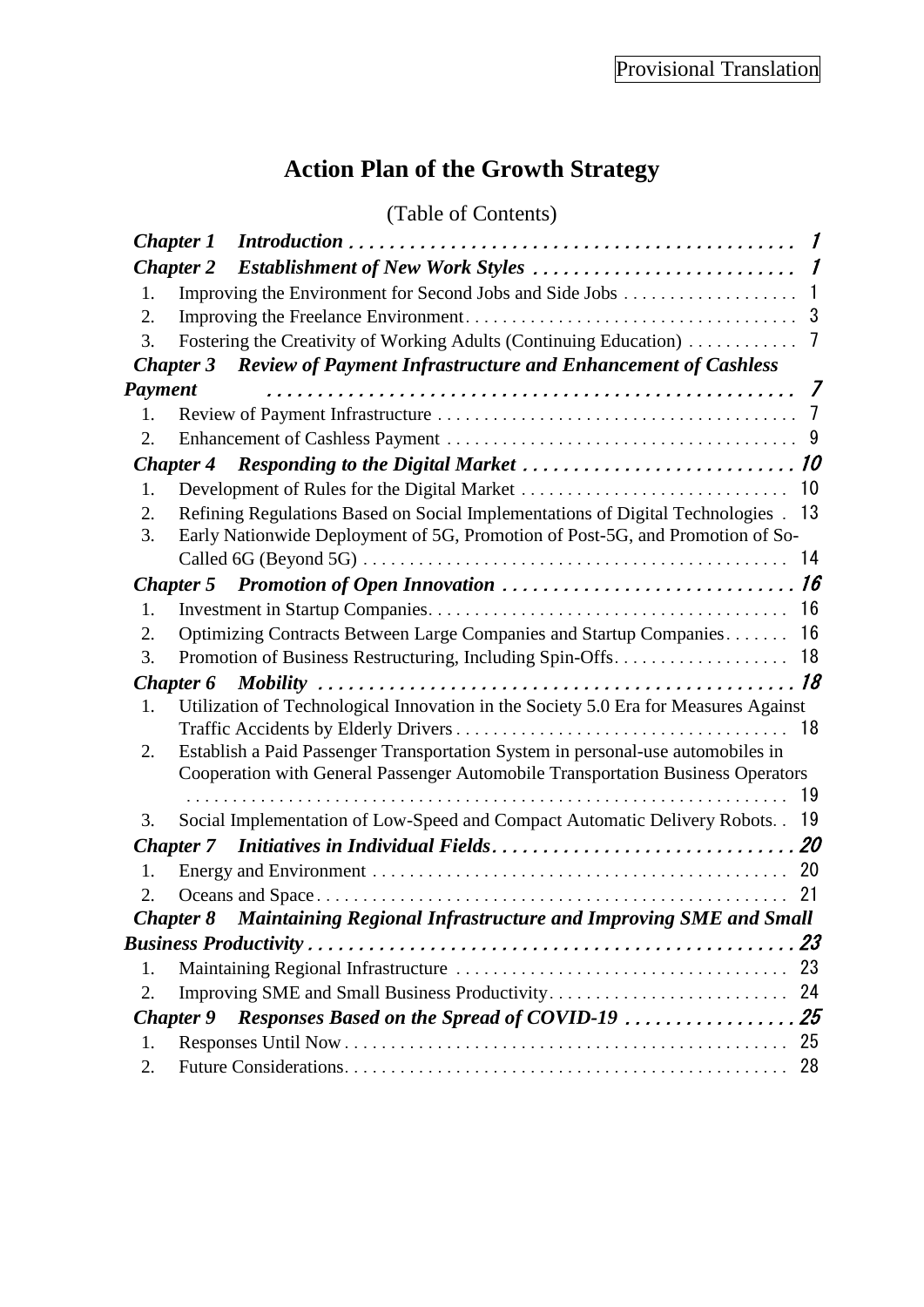#### <span id="page-2-0"></span>**Chapter 1 Introduction**

An interim report was compiled in December 2019 on themes related to growth strategies, such as Society 5.0, which have been discussed since September 2019 at the Council on Investments for the Future. In response to this, the previous Diet session enacted related legislation, such as the Digital Platform Transactions Transparency Act and the Antitrust Law Exception Law for Regional Infrastructure Companies. Furthermore, this Growth Strategy Implementation Plan is described in Sections 2 to Section 8 and includes the results of studies at the Council on Investments for the Future since the beginning of 2020.

In addition, Section 9 describes countermeasures based on the spread of COVID-19, focusing on support measures for business continuity, such as financing and maintaining employment.

Furthermore, from the latter half of July the Council on Investments for the Future will expand its plenary session and begin discussions while listening to opinions from a wide range of individuals so as to envision a new social and national image in the era of COVID-19 and beyond.

#### <span id="page-2-1"></span>**Chapter 2 Establishment of New Work Styles**

#### <span id="page-2-2"></span>**1. Improving the Environment for Second Jobs and Side Jobs**

As Japan enters an era where people have 100-year lifespans, it is necessary to create an environment where individuals can choose, from a young age, the way in which they want to work, and, as for work styles in the "With COVID-19" and "Post COVID-19" eras, there are high expectations for diverse work styles such as second jobs, side jobs, and freelance jobs.

Looking at the actual situation for this issue, although there has been an increasing trend in recent years of individuals who want to have a second job or side job, on the other hand, the number of individuals who actually have a second job or side job has tended to be flat, and there is an urgent need, from the perspective of working people, to improve the environment for second jobs or side jobs.

The reason behind this is that companies are taking a cautious attitude towards approving second jobs because, under the Japanese labor law system and with regards to second jobs and side jobs, companies are supposed to manage the total number of working hours from the employee's main job and from their second job or side job, but "It is difficult to manage and understand working hours at second jobs or side jobs." Even in the Council on Investments for the Future's deliberations, it was pointed out that, irrespective of the decline in a company's labor from approving second jobs for employees, doing so would, on the contrary, increase the company's required number of management hours, and as such it is important to firmly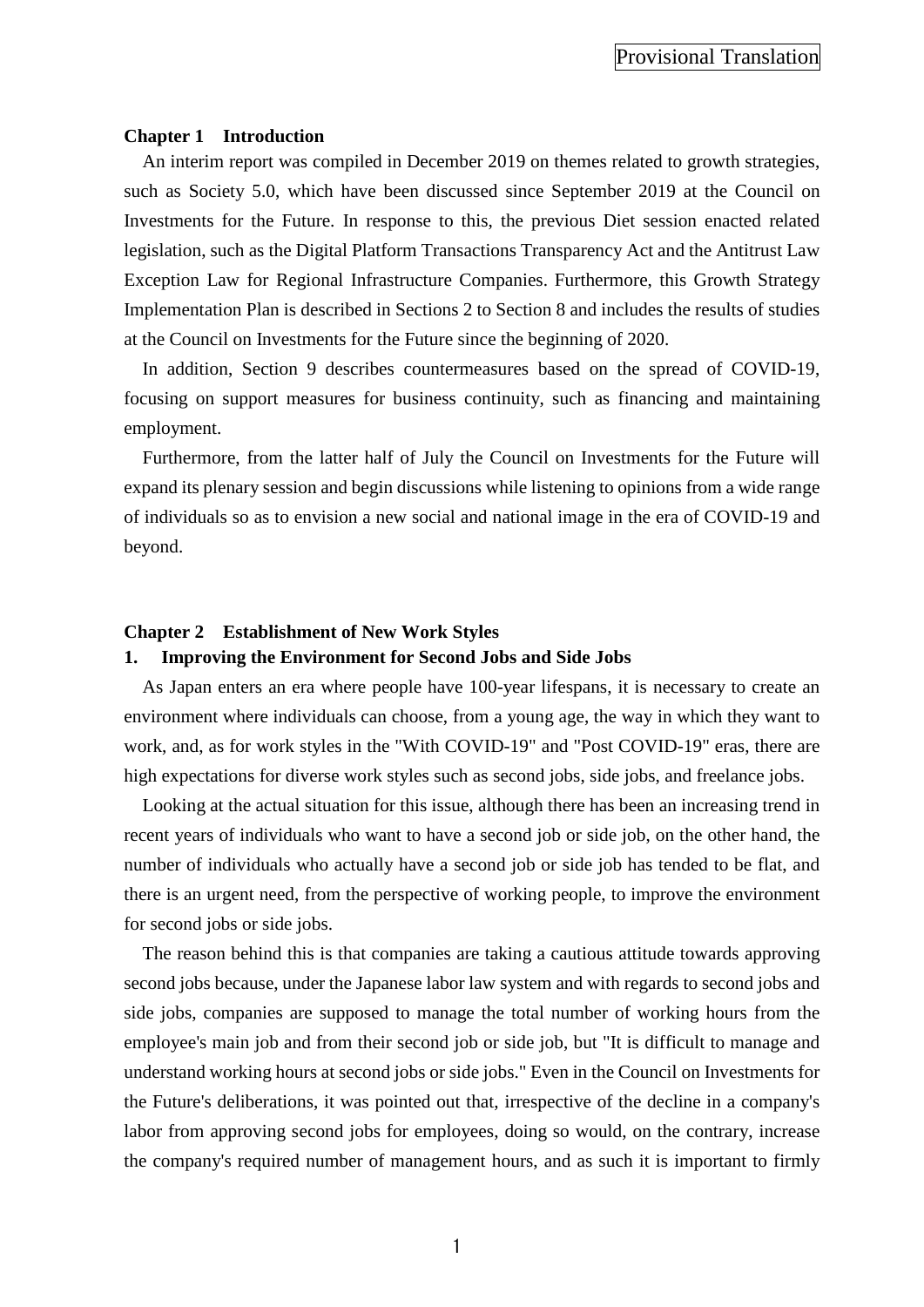establish rules on the scope of and ways for corporate labor management responsibilities so that companies can approve second jobs and side jobs with peace of mind.

Therefore, with regards to methods for managing the number of working hours, the Labour Policy Council will deliberate and develop rules in the following directions.

#### **(1) Worker Self-Assessment System**

A new self-assessment system by workers will be established to understand the start of and hours worked at second jobs and side jobs, and procedures and forms for the system will be decided. Under this system, an employee's main place of work will not be held responsible for omitted or false reports, even if upper limits on working hours are exceeded through overwork at a second job (\*).

(\*) In France, Germany, and the United Kingdom, hours worked at second jobs and side jobs are summed up and included in the upper limit on working hours, and, as for the management method, it is common to have workers self-report the existence of second jobs and side jobs and their working hours at second jobs and side jobs; if the workers do not self-report or if workers make a false report then their main employer is not held responsible.

#### **(2) Simple Method for Managing Working Hours**

When an employee's main employer (Company A) approves a second job, the below conditions ① and ② are applied so that Company A will not be affected by the employee's second employer (Company B) and it will be sufficient for Company A to continue managing working hours as usual.

- ①For employees who wish to have a second job and, given the employee's prescribed working hours(\*1) at Company A, the employee's working hours at Company B shall be set so that they are within the range of total legal working hours or within the regulated upper limit for working hours(\*2).
	- (\*1) "Prescribed working hours" are the basic hours that are decided between the employee and each company, not including overtime, and are usually set within the range of legal working hours.
	- (\*2) If Company B does not conclude agreements pursuant to Article 36 of the Labor Standards Act, then it is possible for the employee to work a second job at Company B for the difference between the "legal working hours" and the "prescribed working hours at Company A." If Company B has concluded agreements pursuant to Article 36 of the Labor Standards Act, then it is possible for the employee to work a second job at Company B within the scope of the agreements in question for the difference between the "prescribed working hours at Company A" and the "upper limit on hours stipulated by Company B's agreements under Article 36 of the Labor Standards Act."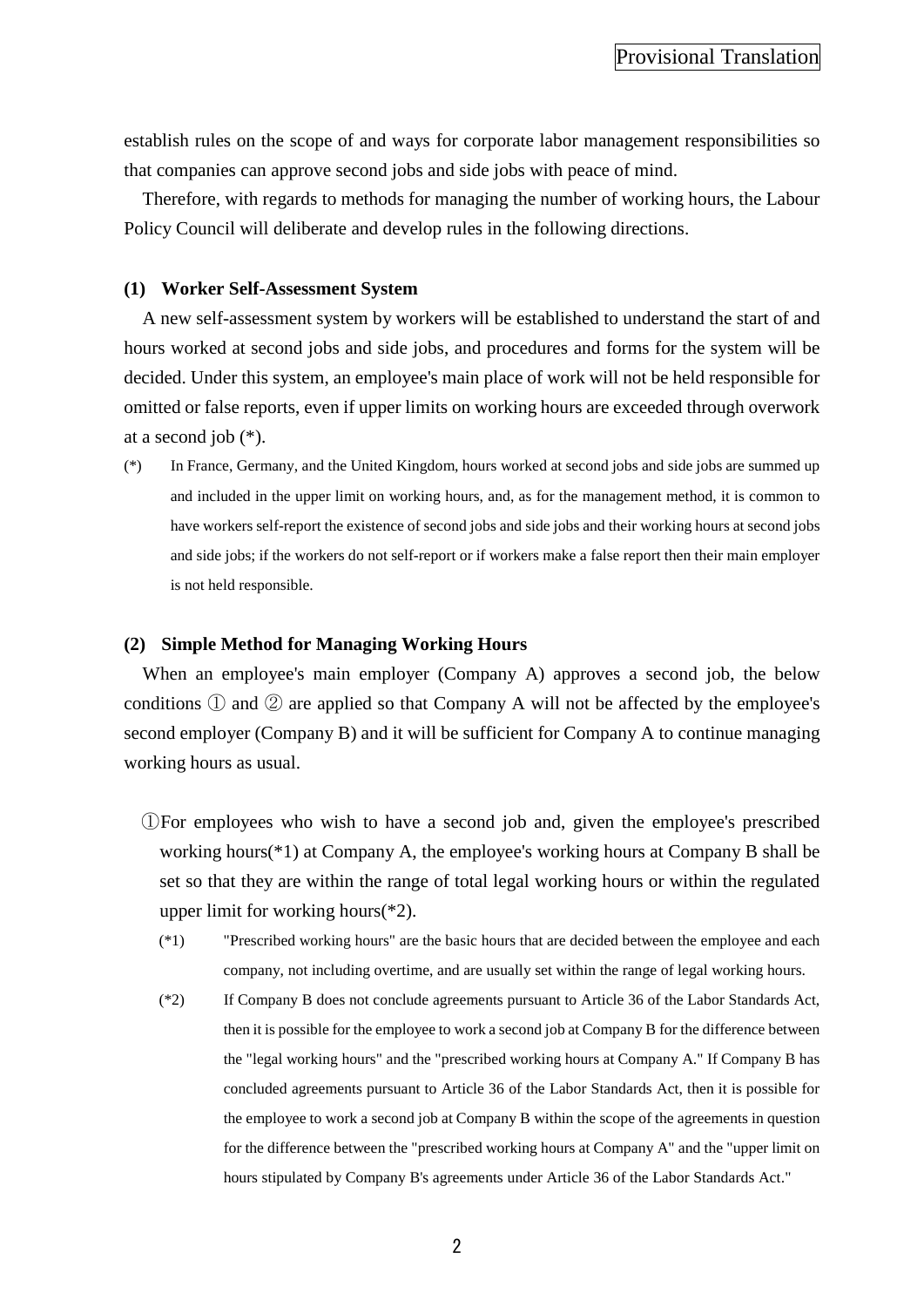### Provisional Translation

- ②In the above case, if it is necessary for the employee to work for longer than their prescribed working hours at Company A, then, by contacting the employee in advance, the employee shall be able to, as necessary (to be within the regulatory range), shorten(\*) their working hours at Company B.
	- (\*) Company A shall not be held responsible for violations of the upper limits on working hours if the employee makes false reports regarding reductions in working hours at Company B.

In addition, as a result of this, it shall be sufficient for Company A, as usual, to pay supplemented wages only for the overtime(\*) that the employee works at Company A.

(\*) Depending on the company, the prescribed working hours may be set shorter than legal working hours; in some cases overtime wages will not be paid if the employee's working hours are within the legal working hours, even for overtime, and in those cases, overtime will be the portion of the employee's hours that exceeds the legal working hours.

#### **(3) Expanding Workers' Compensation Insurance Benefits**

Revisions to the Industrial Accident Compensation Insurance Act were enacted to expand the benefits of workers' compensation insurance in cases of second jobs and side jobs, and there is work to smoothly implement this revision, calculating the basic daily benefit amount based on the wages at multiple employers and comprehensively evaluating and certifying work load.

#### <span id="page-4-0"></span>**2. Improving the Freelance Environment**

Regarding freelance work, the Cabinet Secretariat, in cooperation with relevant ministries and agencies, conducted a survey in 2020 from February to March in order to gain a centralized understand of the actual situation. Then, based on the results of the survey, the All-Generation Social Security Review Committee considered policy directions and obtained the following conclusions.

It is necessary to create an environment where individuals can choose freelance work from the perspectives of expanding diverse working styles, expanding employment of the elderly through expansion of the gig economy, extending healthy life expectancy, and increasing supporters and workers for social security.

Furthermore, in conjunction with the spread of COVID-19, people who work on a freelance basis have been greatly affected, and some people have said that when orders are cancelled, etc., that they cannot prove that the job was canceled because a contract document was not issued.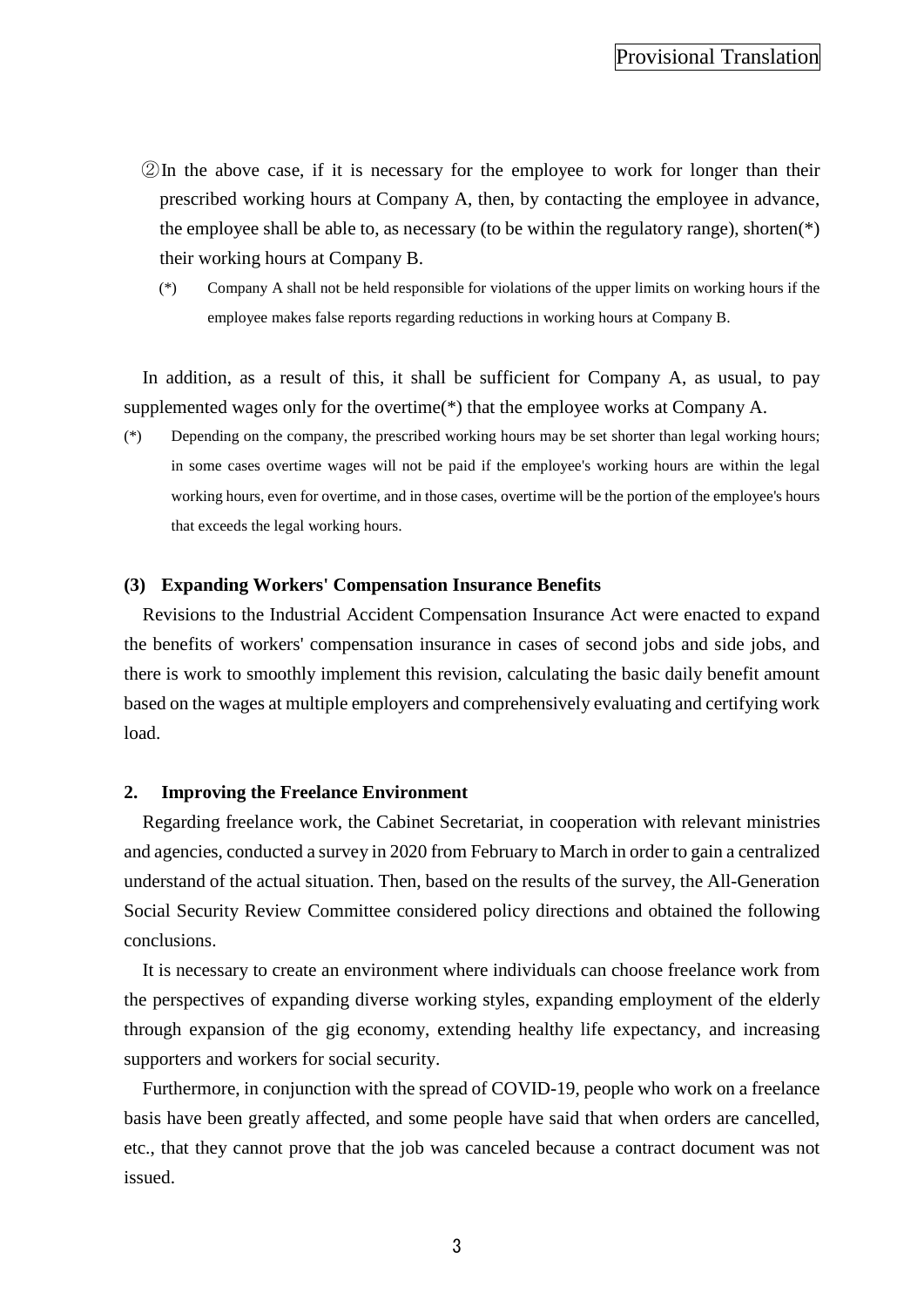Based on these circumstances, the government will work together to establish the following protection rules in order to create an environment where people can work on a freelance basis with peace of mind.

#### **(1) Formulating Effective Guidelines**

#### ① **Basic Approach**

The Act on Prohibition of Private Monopolization and Maintenance of Fair Trade generally applies to transactions between businesses and freelance employees because it is applied as long as the party ordering the transaction is a business, even if the counterparty is an individual. Additionally, the Act against Delay in Payment of Subcontract Proceeds, Etc. to Subcontractors generally applies to transactions with certain businesses and freelance employees when the party ordering the transaction is a business with capital of more than 10 million yen because the Act is applied even if the counterparty is an individual. As such, it is possible to widely apply the Act on Prohibition of Private Monopolization and Maintenance of Fair Trade and the Act against Delay in Payment of Subcontract Proceeds, Etc. to Subcontractors to transactions between businesses and freelance employees in general. On the other hand, until now the Act on Prohibition of Private Monopolization and Maintenance of Fair Trade in particular has been applied with caution in respect to work styles. On this point, and in light of the fact that the Japan Fair Trade Commission has changed the stance it has held until now, in regards to transactions with freelance employees it is necessary to summarize the approach with regards to the application of the Act on Prohibition of Private Monopolization and Maintenance of Fair Trade and the Act against Delay in Payment of Subcontract Proceeds, Etc. to Subcontractors and to clarify them via guidelines, etc.

On the other hand, in addition to the application of these laws, even if an individual is working as a freelance employee, labor-related laws and regulations will be applied in cases of "employment" under the current law, such as in cases where it is determined that a freelance employee is substantially engaged in work under the direction of the business placing the order. In addition to clarifying the applicability of these laws and regulations and in order to clarify problematic behavior based on the Act on the Prohibition of Private Monopolization and Maintenance of Fair Trade, on the Act against Delay in Payment of Subcontract Proceeds, Etc. to Subcontractors, and on labor-related laws and regulations, and the Cabinet Secretariat, the Japan Fair Trade Commission, The Small and Medium Enterprise Agency, and the Ministry of Health, Labour and Welfare will jointly aim by the end of 2020 to create a draft proposal and to start public comment procedures regarding effective and comprehensive guidelines.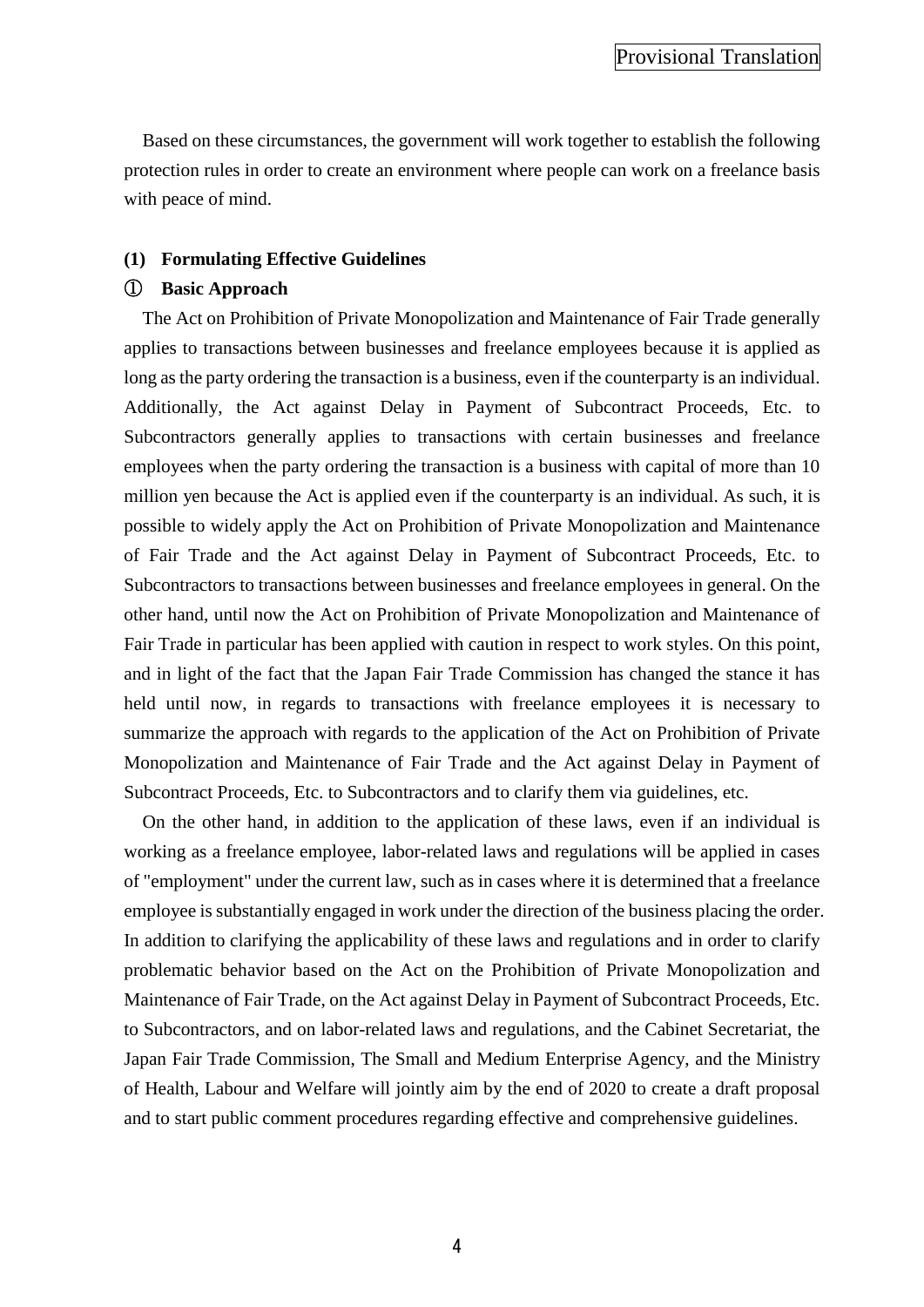| Transactions between businesses and freelance employees in general                 | "Workers" in fact            |
|------------------------------------------------------------------------------------|------------------------------|
| $\rightarrow$ Act on Prohibition of Private Monopolization and Maintenance of Fair | $\rightarrow$ Labor laws are |
| Trade is applied (competition policy)                                              | applied                      |
|                                                                                    |                              |
| Transactions between businesses with capital of more than 10 million yen           |                              |
| and freelance employees in general                                                 |                              |
| $\rightarrow$ Act against Delay in Payment of Subcontract Proceeds, Etc. to        |                              |
| Subcontractors is applied (competition policy)                                     |                              |
|                                                                                    |                              |

(Figure: Legal and regulatory relationships applicable to freelance workers)

#### ② **Guideline Directions**

The following points will be considered as specific content for the joint guidelines.

#### **(Issuance of Contract Documents)**

Clarify that it is inappropriate under the Act on Prohibition of Private Monopolization and Maintenance of Fair Trade (abuse of superior position) for a business that deals with freelance employees to not issue contract documents or to issue insufficiently detailed contract documents.

Regarding the issuance of documents for the Act against Delay in Payment of Subcontract Proceeds, Etc. to Subcontractors, current online issuance of documents is permitted on the assumption that the recipient has consented in advance and that the recipient saves the document, and is provided an example template for online contract documents.

# **(Unilateral Changes, Payment Delays, and Payment Reduction Transaction Conditions by the Ordering Business)**

Clarify that for businesses conducting transactions with freelance employees that it is an abuse of superior position under the Act on Prohibition of Private Monopolization and Maintenance of Fair Trade and that it is prohibited conduct under the Act against Delay in Payment of Subcontract Proceeds, Etc. to Subcontractors for the business, with regards to freelance employees, to improperly make unilateral changes to the transaction conditions or to delay or reduce payment of compensation.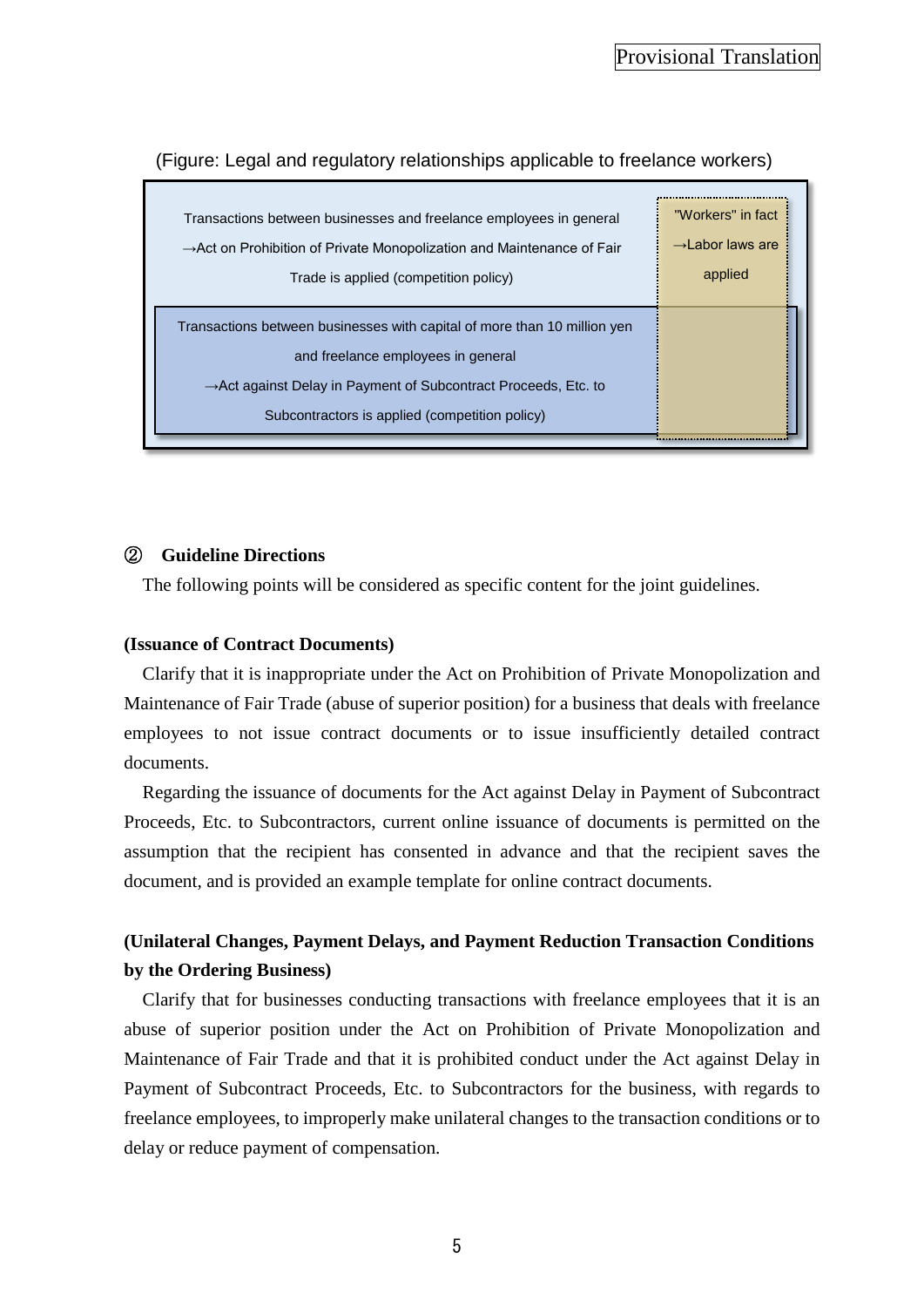# **(Application of the Act on Prohibition of Private Monopolization and Maintenance of Fair Trade to Transactions with Intermediary Companies)**

Clarify that the Act on Prohibition of Private Monopolization and Maintenance of Fair Trade also applies to transactions between intermediary companies and freelance employees because there are cases of freelance intermediary companies making unilateral changes to transaction conditions.

#### **(If Falls Under "Employment" in Current Laws)**

Even if an individual is working as a freelance employee, clarify that labor-related laws and regulations apply, in addition to the Act on Prohibition of Private Monopolization and Maintenance of Fair Trade, regardless of the type of contract when (a) the individual is substantially working under the direction and supervision of the business ordering the transaction, or (b) there is equivalent compensation provided for labor performed, or (c) there is no entrepreneurialism when looked at from the perspective of the relationship between the amount of compensation and the burden of machinery and equipment, or (d) "employment" is applicable under current law when comprehensively considering if there is exclusivity, etc.

#### **(2) Considerations of Legislative Handling**

Although issuance of documents specifying transaction conditions is obligatory under the Act against Delay in Payment of Subcontract Proceeds, Etc. to Subcontractors, there will be consideration of legislative measures, including revisions to the Act against Delay in Payment of Subcontract Proceeds, Etc. to Subcontractors for issues necessary to protect freelance employees, such as orders from businesses that have capital of less than 10 million yen.

#### **(3) Strengthening Enforcement**

In order to be able to quickly respond troubles with transactions between freelance employees and the business ordering the transaction, enforcement based on the Act on Prohibition of Private Monopolization and Maintenance of Fair Trade and on the Act against Delay in Payment of Subcontract Proceeds, Etc. to Subcontractors will be strengthened by considering increases to the number of transaction investigators (Subcontractor G-Men) at The Small and Medium Enterprise and to the number of staff at the Japan Fair Trade Commission.

In addition, ministries and agencies with jurisdiction over industries will revise subcontracting guidelines for each industry after also reflecting guideline content into promotion standards based on the Act on the Promotion of Subcontracting Small and Mediumsized Enterprises and will strengthen enforcement based on these guidelines.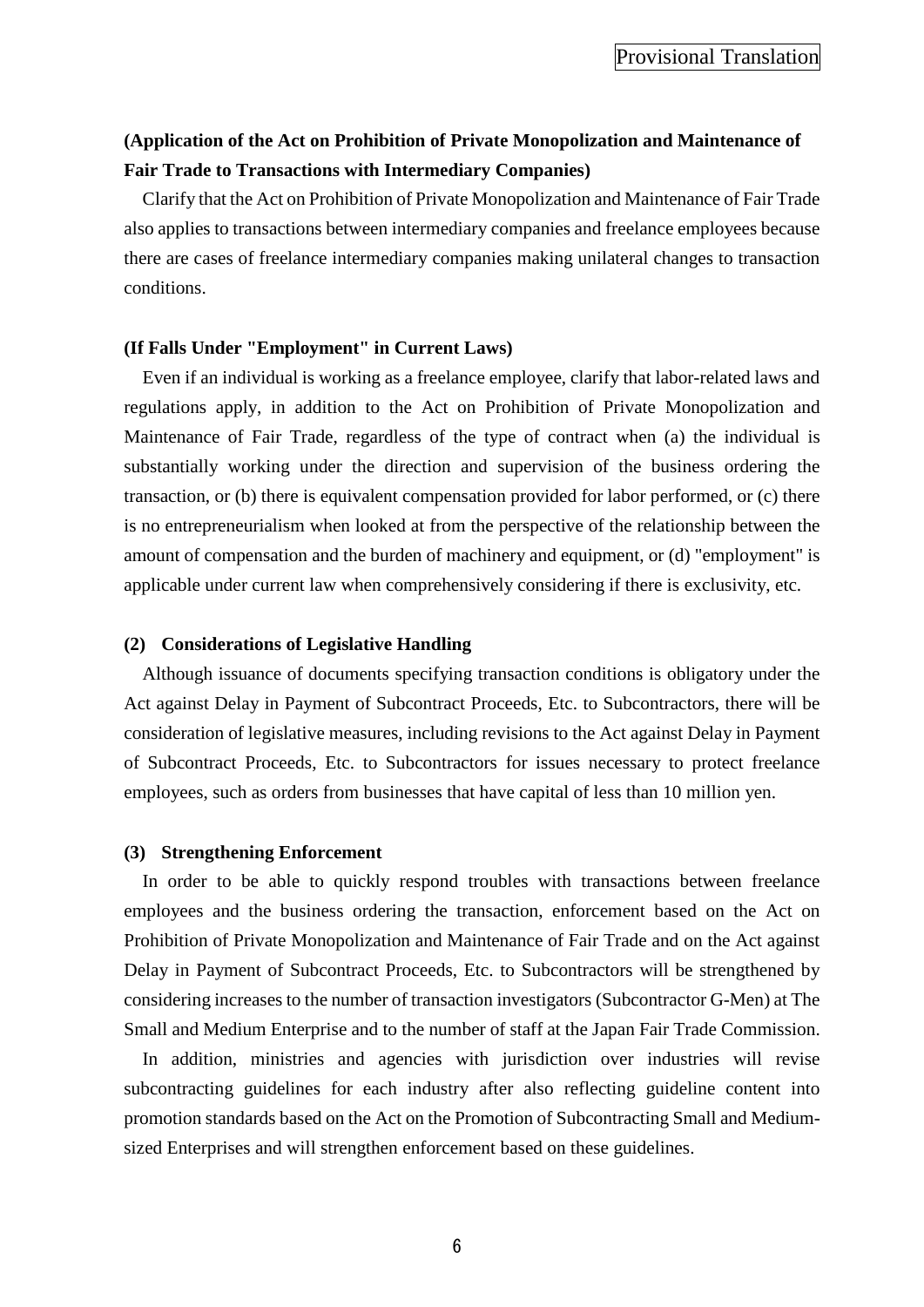#### **(4) Further Utilization of Workers' Compensation Insurance, etc.**

In order to protect individuals who work as freelance employees, there will be consideration of expanding eligibility of the special enrollment system(\*) to further utilize workers' compensation insurance. In addition, mutual aid systems (small business mutual aid, etc.) that allow the enrollment of individuals working as freelance employees will be further promoted. In conjunction with this, development of remote work environments for individuals working as freelance employees will be supported.

(\*) A system for individuals other than workers that allows special participation in workers' compensation insurance for appropriate individuals so that they are protected by workers' compensation insurance similarly to workers when looking at their actual duties and at the status of accidents occurring, etc.

#### <span id="page-8-0"></span>**3. Fostering the Creativity of Working Adults (Continuing Education)**

It is necessary to provide continuing education opportunities for working adults in their 20s and early 30s at large companies in order to refine and step-up their creativity.

It has also been pointed out that one of the reasons for the low markup rate in Japan is that Japanese manufacturing companies position art and design relatively far from management's focus, instead paying attention to cost and quality.

For this reason, there will be intensive and medium- to long-term support in order to develop educational programs that connect businesses to creative ideas based on customer needs and individual attitudes and to quickly construct a base of universities that put these programs into practice.

Specifically, it will establish an environment where the latest IT and technology necessary for the realization of ideas can be utilized and will be a small group program centered on project-type lessons in collaboration with companies, developing educational programs in collaboration with both domestic and overseas art universities that reflect education methods. Therefore, an environment in which it is easy to attend these classes will be created, such as by holding classes on weekday evenings or on holidays and by setting inexpensive tuition fees so that working adults from a diverse array of backgrounds can learn while working.

# <span id="page-8-1"></span>**Chapter 3 Review of Payment Infrastructure and Enhancement of Cashless Payment**

- <span id="page-8-2"></span>**1. Review of Payment Infrastructure**
- **(1) Review of Regulations on Payment Services Providers and Establishment of Regulations on Financial Services Brokers**
- ① **Review of Regulations on Payment Services Providers to Enable Remittances over 1 Million Yen by Non-Banks**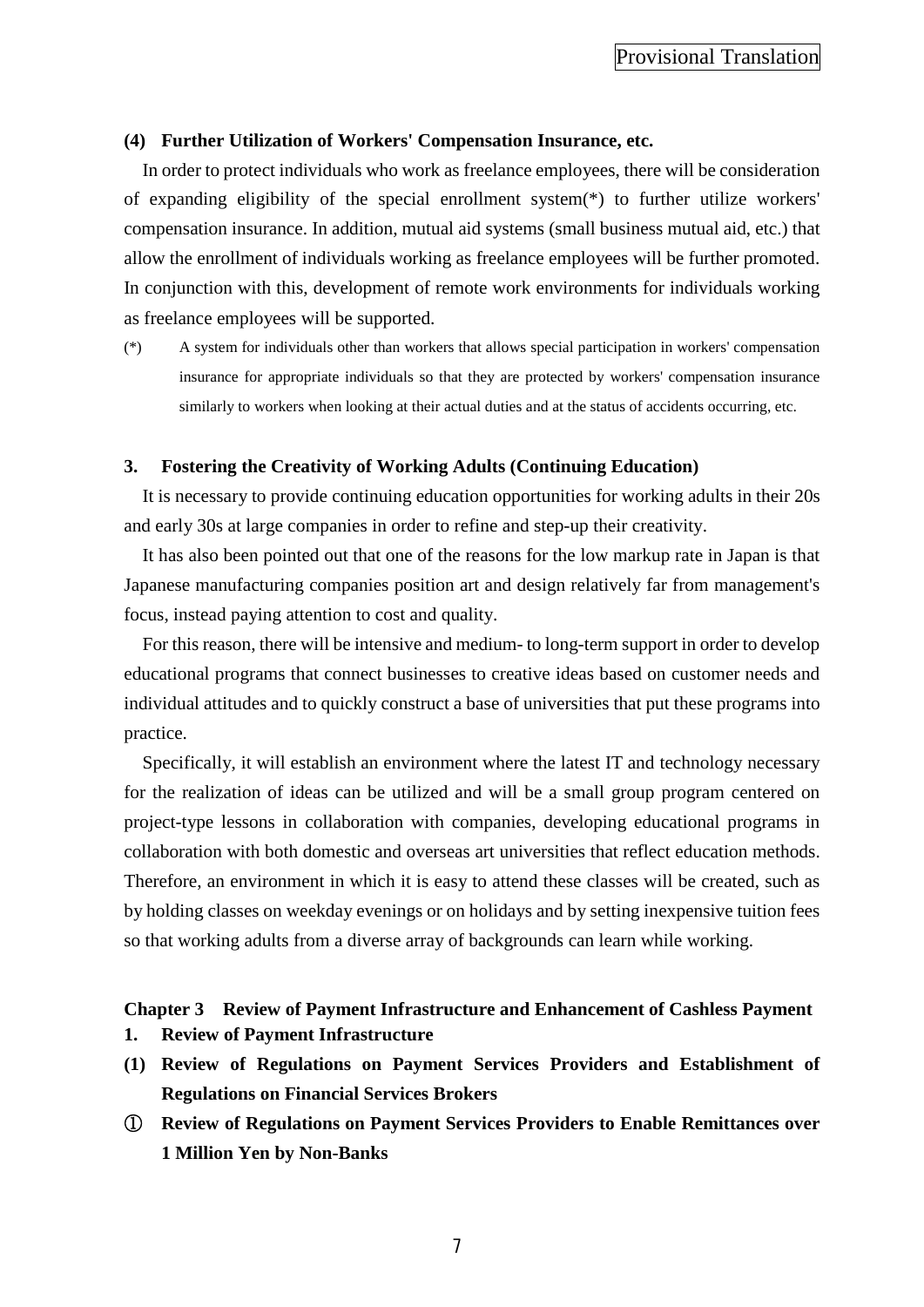The Amendment of the Payment Services Act which develops a new category of money transfer service providers so that non-banks can handle remittances over1 million yen per remittance, with imposing deposit liability of funds for users, was enacted. This will promote the emergence of a variety of more convenient remittance services.

In addition, this Amendment exempts deposit liability from money transfer service providers who handle only small amount of money not exceeding 50,000 yen. This promotes the provision of low-cost and convenient money transfer service and improve the user convenience of small amount of money remittances not exceeding tens of thousands of yen used by many people.

#### ② **Regulations on Financial Services Brokers**

Previously, financial brokerage businesses that handles various financial services on EC sites were required to acquire different licenses or registrations of each financial sectors, such as banking, securities firms, or insurance companies, so that it was difficult to provide a wide variety of financial services spanning multiple sectors. It had been pointed out that, to enhance utilities of consumers, a new regulatory framework suited for such financial brokers that provide a wide variety of financial services on a one-stop basis should be created.

Based on these opinions, Regulations on Financial Service Brokers (Act on Provision of Financial Services) which allows brokerage businesses to handle financial services spanning all financial sectors (banking, securities firms, or insurance companies) with a single registration. Users can select the best financial product matching their needs from a variety of financial products, for example, by comparing interest or fees of them on their smartphones.

# **(2) Construction of Payment Infrastructure associated with the Progress of the 4th Industrial Revolution**

Japan's payment systems have a long history and have robust structure, but they have difficulty in adaption to new forms of payment systems. In addition, it has been pointed out that, with a move to the further progress of cashless payments accelerated by the spread of COVID-19, there are so various new comers in cashless payments businesses that there should be more improvement in payment infrastructure. Based on this recognition, the government will take the following measures.

#### ① **Review of Bank Transfer Fees**

In the midst of expansion of cashless payments in our daily life with the progress of the 4th Industrial Revolution, people make payments more frequently and in smaller amounts. On the other hand, bank transfer fees becomes an obstacle to the spread of cashless payments because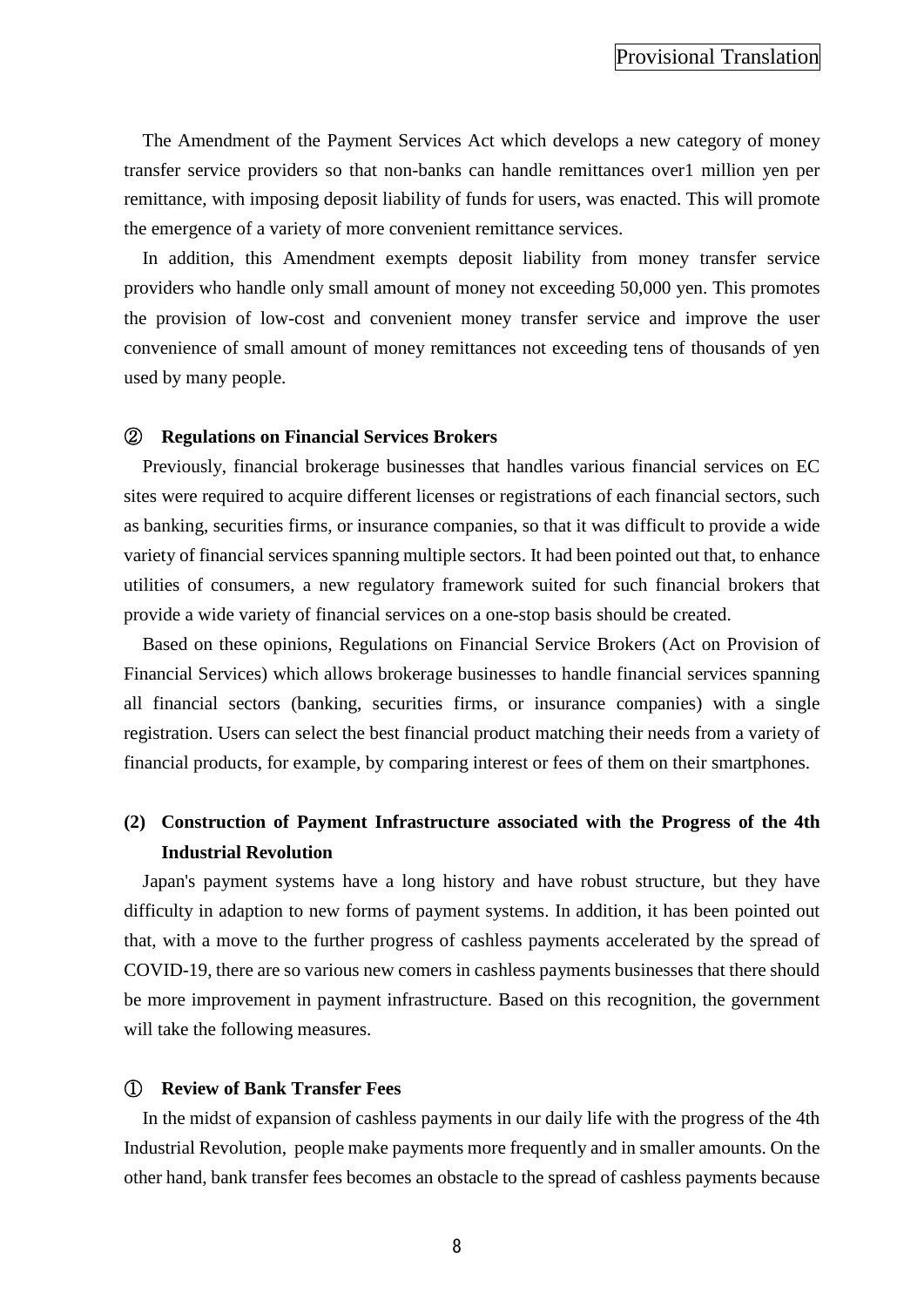stores introducing cashless payments receive their sales from payment service providers through bank transfer.

For this reason, inter-bank fees, which account for a considerable portion of the costs behind bank transfer fees and having not changed for more than 40 years, should be reviewed. For the review, from the perspective of securing stable and efficient operation of nationwide payment network infrastructure, inter-bank fees should be integrated to the system mandated by the Japanese Banks' Payment Clearing Network (Zengin-Net) (\*), and should be lowered to a reasonable level that properly reflect costs, while visualizing cost structures.

(\*) Association that operating the Zengin system

#### ② **Improve Convenience of Frequent, Small Amount Payments**

To improve convenience for users make remittances more frequently and in smaller amounts, promote the diversification of the fee system that is now mechanically charging fees per remittance regardless of the total amount of remittance, such as introducing a new fee system charging fixed fee regardless of frequency of remittances.

In addition, construction of new settlement system focusing on frequent, small amount payments will be discussed.

#### ③ **Participation of Blue-Chip Non-Banks**

Currently, non-bank payment service providers (non-banks) are not qualified to participate in the Zengin system, so that they cannot help but to connect to banks when they withdraw funds from users and deposit to affiliate stores. Therefore, qualifying mark of the Zengin system will be reconsidered to allow the participation of blue-chip non-banks so that they can reduce remittance costs on their own efforts.

#### <span id="page-10-0"></span>**2. Enhancement of Cashless Payment**

#### **(1) Review of Merchant Fees**

A Guideline requiring disclosure of merchant fees and cycle of deposit to small and medium-sized affiliate stores has been established, considering that high merchant fees affiliate stores (businesses) have to pay to payment service providers become obstacles of introducing cashless payments. By continually utilizing this guideline, the government will encourage further reductions of merchant fees even after the completion of point refund program.

#### **(2) Grant "Mainapoint"**

From September of 2020, to promote consumption, the program granting "Mainapoint" to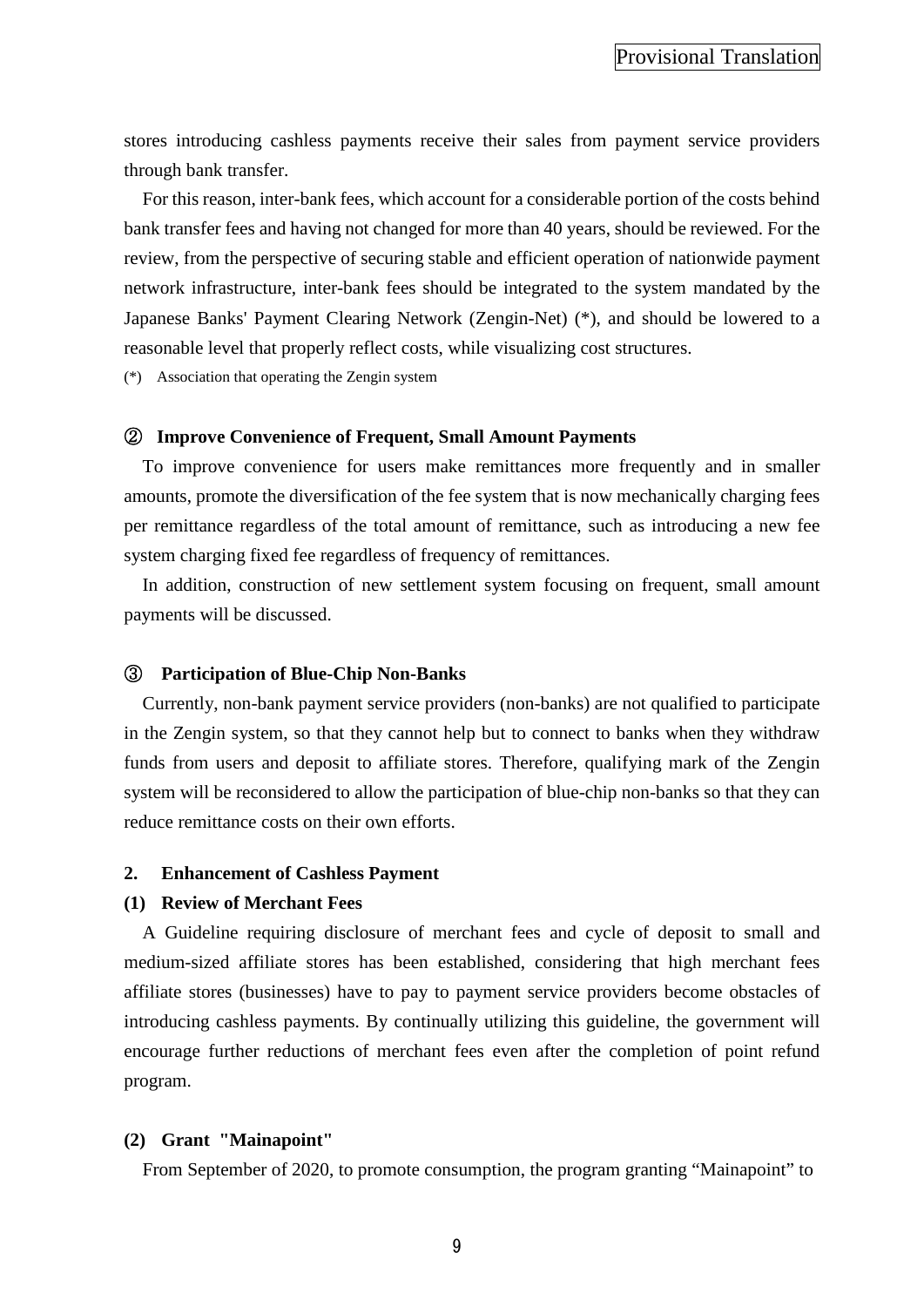#### Individual Number Cards holders will start.

(\*) 5,000 points will be granted to users of cashless payment service if they deposit 20,000 yen to the service provider.

# **(3) Overseas Expansion of the Japanese Original Standardized QR Code and Unification of User Interfaces for Touch-Type Payments**

Standardization and interoperability of QR Codes should be promoted not only for enhancing user convenience, but also for securing the global competitiveness of Japanese payment systems.

From this perspective, though Japan is now flooded with many and different of payment services, the government will promote overseas expansion of the Japanese original standardized QR code (JPQR) by securing mutual linking of QR code standards among Asian nations.

Additionally, even though Japan's touch-type payments have their own original standards, from the perspective of accommodating inbound demands, we will promote introduction of touch type payment terminals that can handle multiple standards which differing country-bycountry, so as to meet the touch-type payment standards of both Western countries and Japan,

#### **(4) Sustain Cashless Payments in Disasters (Power Supply Disruptions etc.)**

In times of disasters, power supply and communications networks can be suspended, so cashless payment system that consumers and stores can continually handle cashless payment in times of disasters should be developed.

Specifically, we will develop uniformed policy for credit card industry, so that affiliated stores can process payments by manually recording numbers on credit cards etc., under condition of verifying measures for ensuring security of consumer information handled by affiliated stores.

#### **(5) Promotion of Cashless Payments of Public Utility Charges to Local Governments**

It has been pointed out that local governments have difficulty in introducing cashless payment of public utility charges, so that the government will back up introduction of cashless payments by local governments through promoting the "Cashless Payments Introduction Manual" for local governments formulated in April 2020.

#### <span id="page-11-0"></span>**Chapter 4 Responding to the Digital Market**

<span id="page-11-1"></span>**1. Development of Rules for the Digital Market**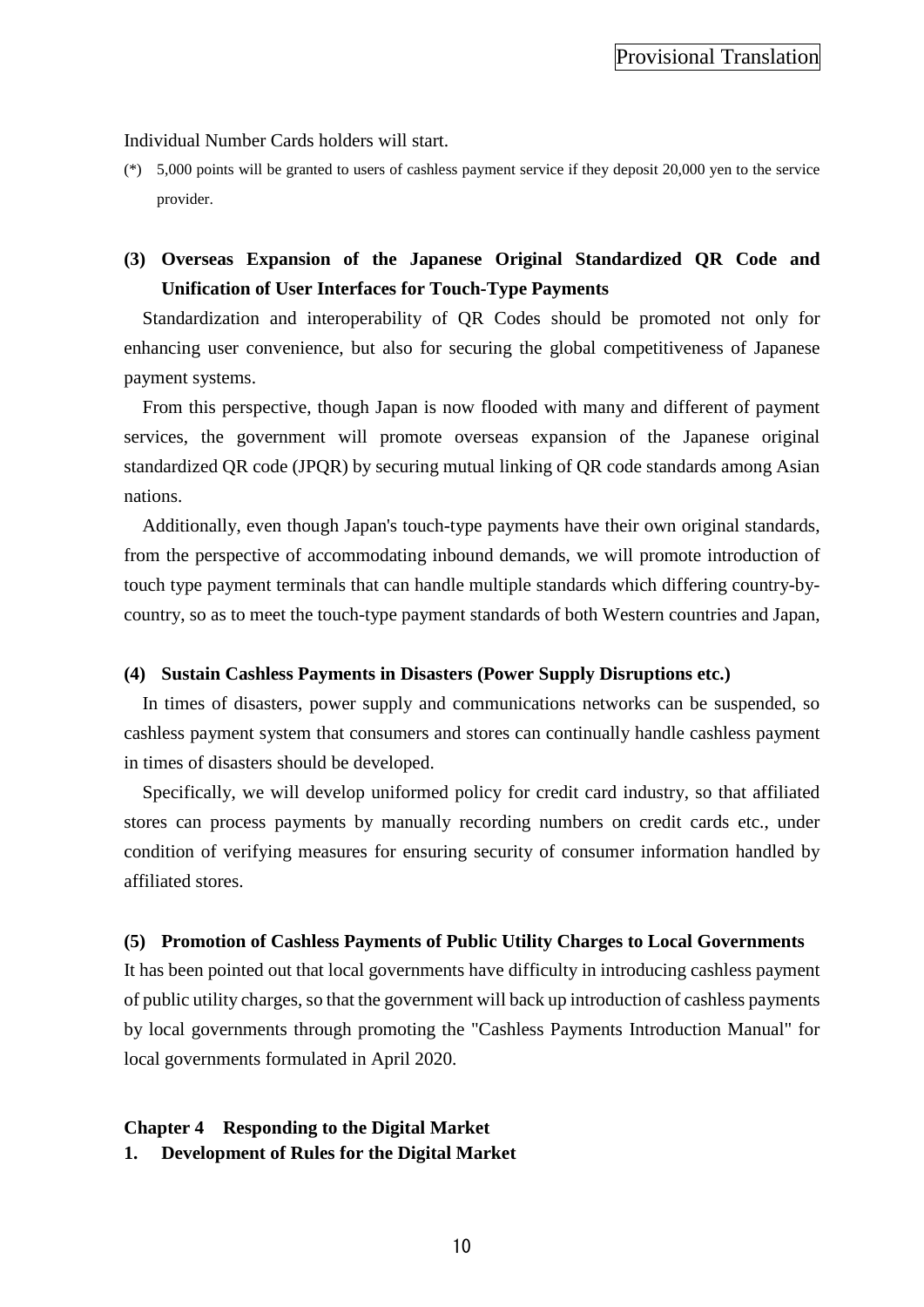# **(1) Establishment of the Act on Improvement of Transparency and Fairness in Trading on Specified Digital Platforms**

The Act on Improvement of Transparency and Fairness in Trading on Specified Digital Platforms was enacted in a way that does not impede innovation while supporting transparency of transactional relationships. Enforcement of this law will make the transactional relationship between digital platform operators and users more transparent for large-scale online malls (\*1) and app stores (\*2).

- (\*1) A website that aggregates products, etc. from multiple stores into a single website and then sells them.
- (\*2) A website that aggregates software into a single website and then sells it in a download format.

#### **(2) Review of the Act on the Protection of Personal Information**

The Amendment Act of the Act on the Protection of Personal Information was enacted from the perspectives of raised awareness with regards to the handling of personal information, the need to balance utilization and protection of personal information, and ensuring equal footing for foreign and domestic business operators. To facilitate smooth implementation of the amended Act (within two years from the promulgation), in addition to formulation of detailed rules (on processing level) for the system of pseudonymously processed information (\*1) created to promote data utilization within companies as intermediate forms of information between personal information and anonymously processed information, clarifications will be made on cases (\*2) where cease of utilization or deletion of retained personal data can be demanded, promoting utilization of the system of pseudonymously processed information and demand for cease of utilization or deletion.

- (\*1) The system that allows utilization of personal data without the consent of the principal in question if the data is "processed", such as by deleting the principal's name, on the condition that utilization of the data is limited to internal analyses within the company, from the viewpoint of promoting innovation. Note that it is prohibited to provide such processed data to third parties, except in cases required by laws, because the system of pseudonymously processed information enables to identify specific individuals through collating the data with other information.
- (\*2) Formerly, the right to demand for cease of utilization or deletion of retained personal data was limited to cases of violations of the law, such as illegal acquisition of data, but this amendment also adds cases wherein individual rights or legitimate interests may be harmed.

#### **(3) Digital Advertising Market**

Digital advertising costs have grown to account for 30% of Japan's total advertising costs, but, on the other hand, a variety of issues in the digital advertising market have been pointed out amidst increasing domination by platform businesses, such as sudden changes in systems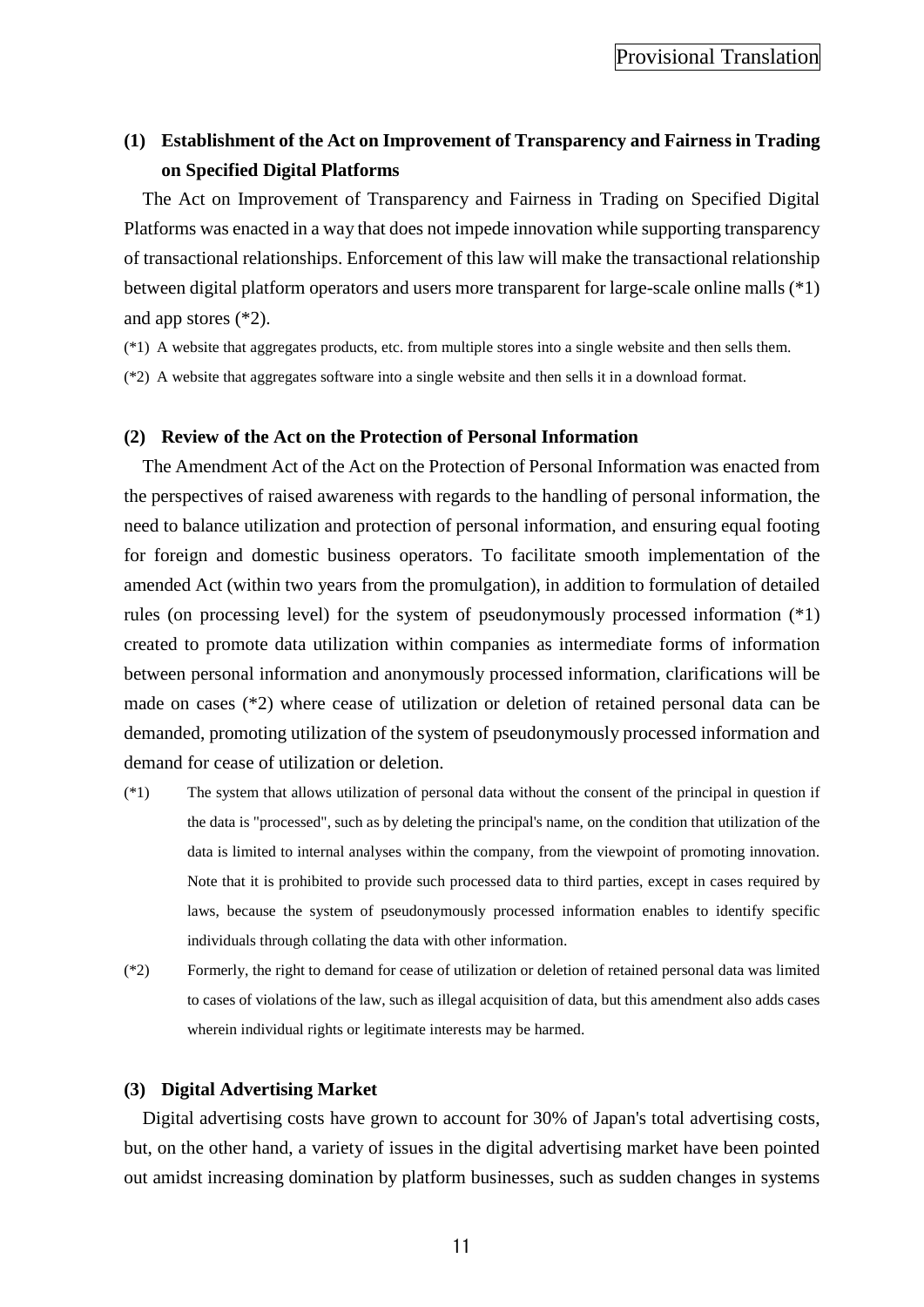or rules, opacity in the content of transactions, and dissatisfaction with measures to increase the number of views.

In order to achieve sound and healthy development of the digital advertising market it is necessary to secure the "possibility of choice" for market participants, including for general consumers, by ensuring the fairness of and increasing the transparency of the content of transactions. It is necessary to return to the users' point of view and request reliable and fair data management from platforms operators.

Given that the market is rapidly changing, it is necessary to respond from a cross-perspective (competitive policy perspective and privacy protection perspective) approach and to establish a framework that will not excessively obstruct innovation and that will promote solving problems through innovation.

As for platform operations, there will be a consideration of the pros and cons of adding applicable entities to the Act on Improvement of Transparency and Fairness in Trading on Specified Digital Platforms and the establishment of rules seeking the below points will be advanced.

#### ① **Improve Service Transparency**

Encourage competition for the "quality" of services by requesting easy-to-understand information disclosure regarding the actual state of a service's "quality," such as measures to increase the number of views, and by requiring third-party measurements of the number of times advertisements are displayed.

#### ② **Promote Fair Competition around Data**

As for platform operators with an overwhelming competitive advantage due to the wealth of data obtained through their own search engine, encourage fair competition for data by making it possible for consumers to easily choose default search engine settings and by asking platform operators to provide advertising clients with reaction data.

#### ③ **Address Concerns about Vertical Integration**

In consideration of concerns that platform operators will preferentially select their own video sites, etc. over the sites of other companies on advertising mediation services, ensure fairness and transparency by requiring disclose of measures such as internal rules and systemlevel allowances.

#### ④ **Ensure Procedural Fairness**

In consideration of the fact that system and rule changes by platform operators may be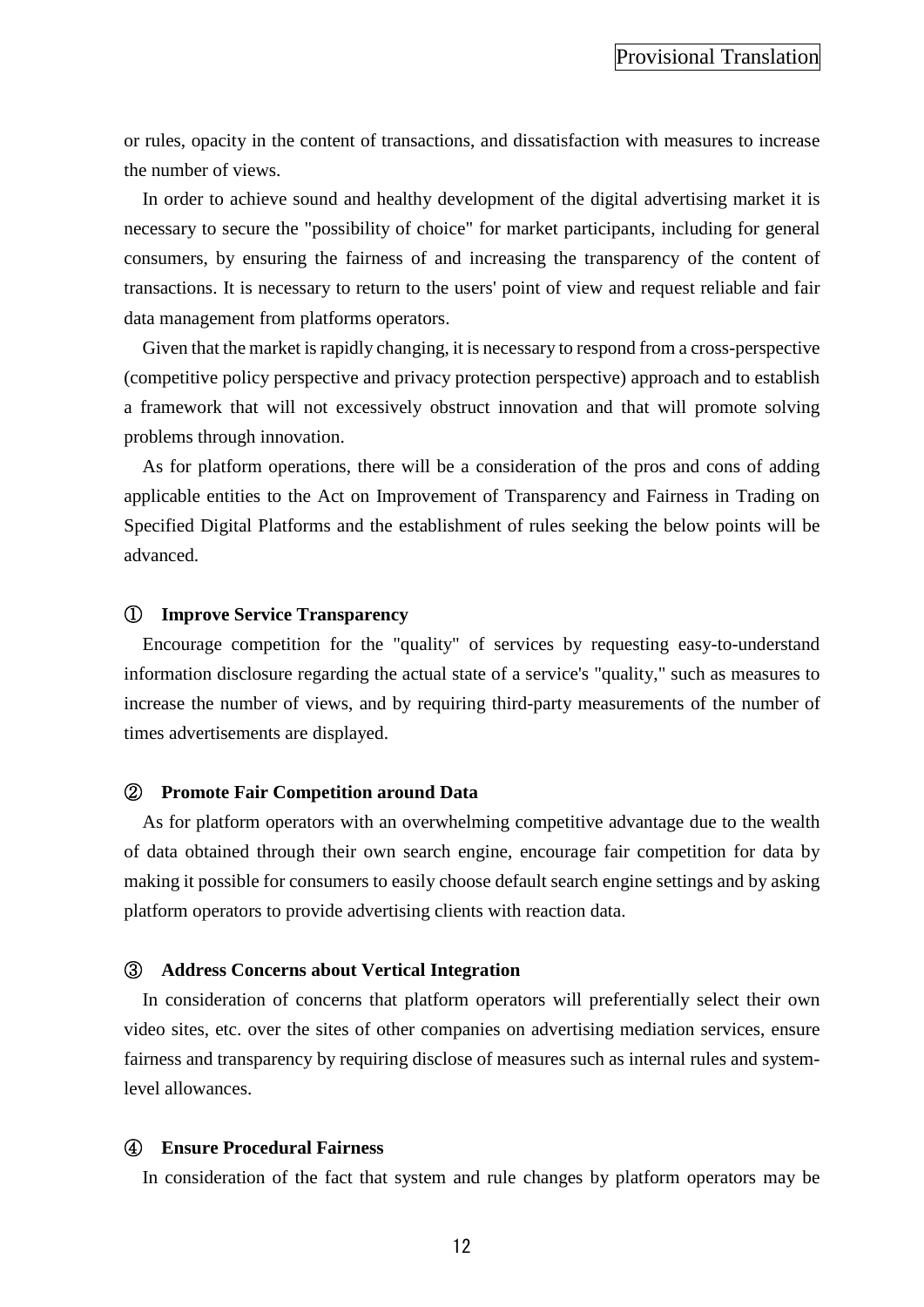conducted without sufficient advance explanation, require prior notice of the time of change and disclosure of reasons for changes. In addition, require disclosure of key search engine parameters that affect the number of customers. Procedural fairness will be ensured through these measures.

#### ⑤ **Respond to Concerns Regarding the Acquisition and Use of Personal Data**

With regards to the acquisition and use of personal data, there are questions as to whether explanations to individuals and consent based on these explanations are effectively functioning, so, in consideration of this problem, require disclosure of information regarding the state of internal management of personal data, etc. and disclosure of a clear and easy-to-understand privacy policy.

#### <span id="page-14-0"></span>**2. Refining Regulations Based on Social Implementations of Digital Technologies**

Previously, a company's business model was regulated by uniform regulations such as the various Business Acts, but it has been pointed out that, going forward, AI utilization will enable companies to significantly improve the functions of products and services that they provide and that the business models of companies that make good use of technology will have a competitive edge, and that such factors will lead to customer-oriented services. On the assumption that digital technology will progress and that the accuracy of situational understanding from data will increase, it is necessary to concretely consider the appropriate form of regulatory systems for the new era while being aware of the "soft law" approach.

For this reason, demonstration projects will be carried out, from a medium- to long-term perspective, with a focus on the three fields of mobility, fintech and finance, and construction. In addition to identifying problem points and issues related to the form of future regulations, there will be efforts to inquire deeply and expand into other fields.

#### **(1) Mobility Field**

With regards to all processes of the inspection for checking the conformity to each approved type (hereinafter referred to as complete inspection), regulations premised on complete inspection personnel will be reviewed if it can be confirmed that the level of inspections using AI, etc. are equal to or higher than inspections performed by conventional complete inspection personnel. In conjunction with this, the system of audit by Japanese approval authority will be reviewed if it is possible to build a system that continuously confirms and analyzes remote inspection data.

#### **(2) Fintech and Finance Field**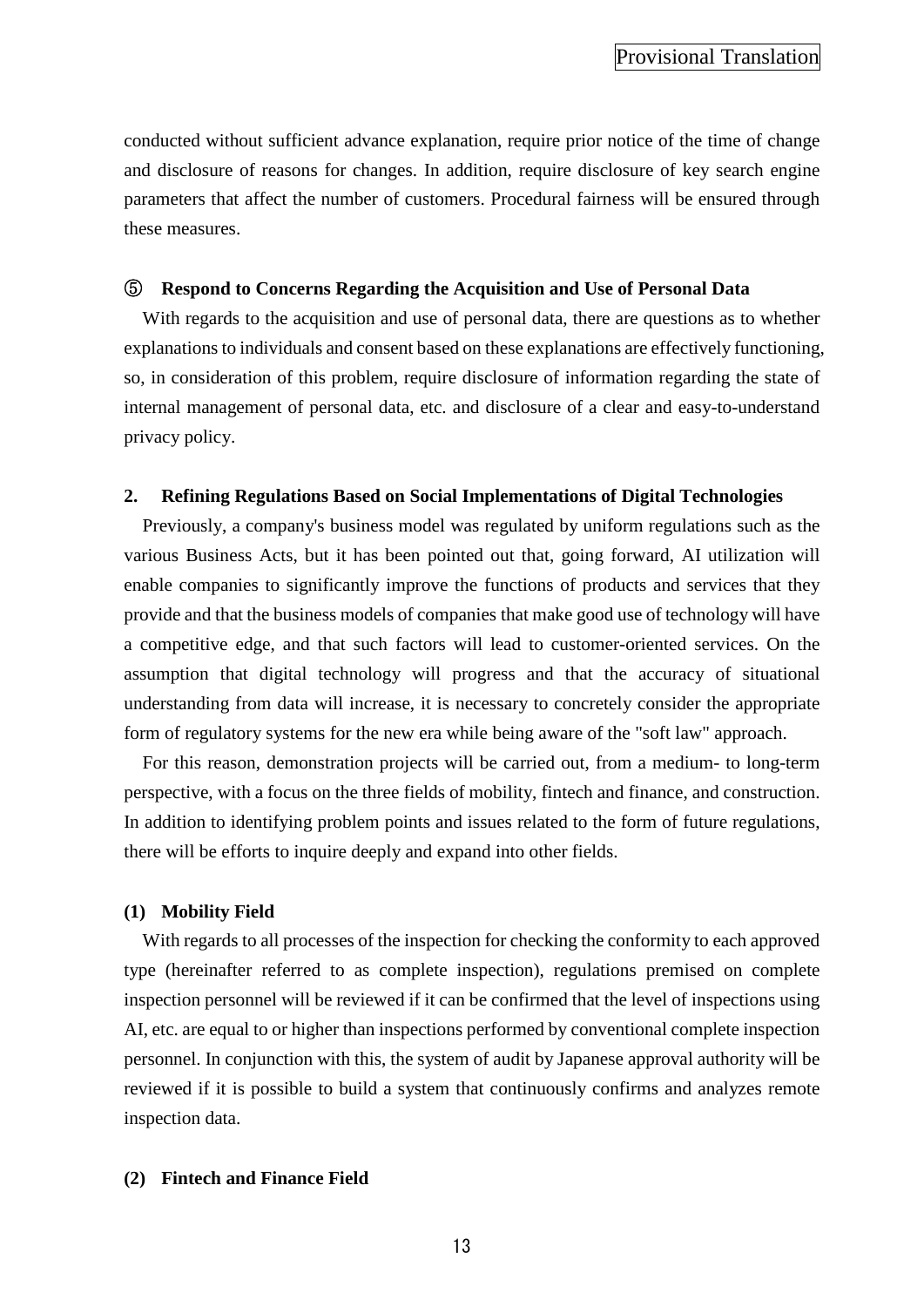To refine the regulations for professional investors, if the factors relevant to the competence as a professional investor can be identified through analysis of investor's transaction history data etc., regulations for professional will be reviewed so as to consider identified factors.

In addition, to refine regulations for sales of financial instruments to elderly customers, if the factors relevant to the capability as an individual investor can be identified through analysis of elderly people's transaction history data etc., regulations for financial instruments to elderly people will be also reviewed so as to consider the identified factors.

Furthermore, to refine the AML/CFT Regulations, study the possibility of more efficient ML/FT risks assessments etc. through the utilization of AI, which are carried out manually by each financial institutions. Based on the results of the study above, AML/CFT regulations will be reviewed so as to conform to the utilization of AI.

#### **(3) Construction Field**

There will be an amendment of regulations so that inspections of external walls of a building, based on the Building Standards Law, can be carried out through the use of drones on condition that drones equipped with infrared devices can be confirmed to detect deteriorations with an accuracy equal to or better than a test hammer to perform strike tests by qualified persons such as 1st-Class Kenchikushi.

Additionally, there will be an amendment of regulations so that inspections of elevator ropes based on the Building Standards Law, can be carried out through the use of sensors on the condition that sensors installed for inspections can be confirmed to detect deterioration with an accuracy equal to or better than the visual confirmation (once a year) of qualified persons such as 1st-Class Kenchikushi.

# <span id="page-15-0"></span>**3. Early Nationwide Deployment of 5G, Promotion of Post-5G, and Promotion of So-Called 6G (Beyond 5G)**

#### **(1) Early Nationwide Deployment of 5G**

In addition to starting 5G service in all prefectures by the end of FY2020, the 5G development plan to FY2024 will be accelerated in order to develop the nationwide 5G networks and promote its utilization.

Based on the recently enacted the Act of Promotion of the Development, Supply, and Introduction of Specified Advanced Information and Communications Technology Utilization System, this will be achieved by the tax incentive on  $(a)$  advance deployment of advanced transceivers/receivers and so on by nationwide carriers, and (b)5G(local 5G) infrastructure including transceivers/receivers installed by local businesses and so on while ensuring cyber security. Through this, Japan will quickly and intensively develop a safe and secure 5G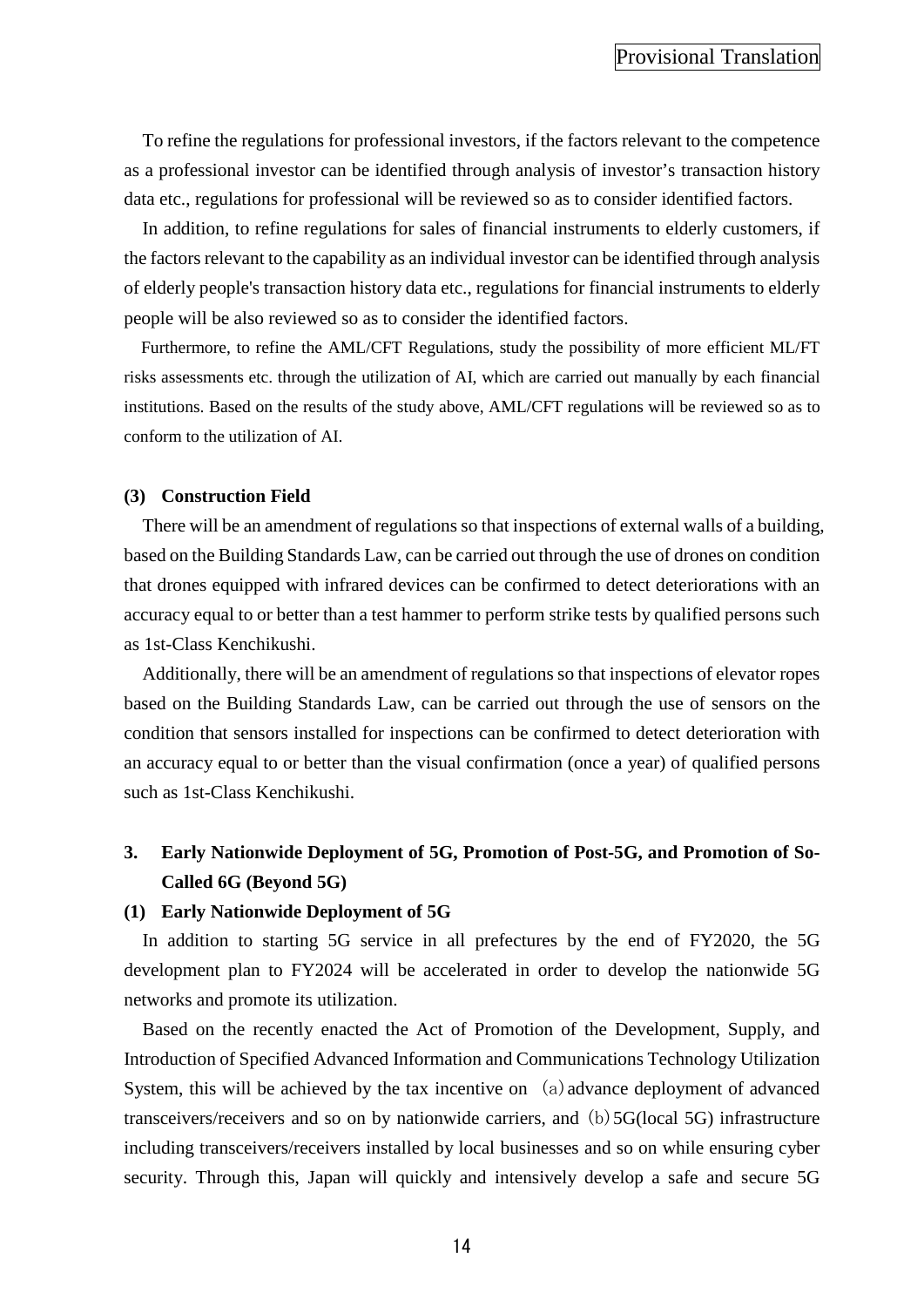information and communication infrastructure while fostering trustworthy vendors and expanding their overseas activities through international cooperation.

#### **(2) Promotion of Post-5G**

In the future, 5G enhanced with even more simultaneous connections and ultra-low latency functions (referred to as 'post-5G' in this instance) is expected to expand to industrial applications.

As such, information and communication systems compatible with post-5G and related technologies, such as semiconductors used in the systems, will be developed so that post-5G can be the pillar of competitiveness for Japan's core industries, such as industrial machinery and automobiles. In addition, there will be efforts to develop manufacturing technology in order to secure technology that can, in the future, domestically manufacture the state-of-theart semiconductors required for post-5G.

#### **(3) Promotion of So-Called 6G (Beyond 5G)**

Around 2030 it is expected that so-called 6G (Beyond 5G) will be introduced as the next generation mobile communication system. Beyond 5G is critical infrastructure in the Society 5.0 era, offering features that exceed 5G and post-5G, such as ultra fast and large capacity, ultra low latency, ultra numerous connectivity, ultra low power consumption, and ultra security and resiliency. Beyond 5G, in addition to being utilized by each and every organization and industry as a basic foundation supporting citizen's lives and economic activities, is also deeply involved in Japan's security.

Other countries are already advancing the strategy of seamlessly transitioning to Beyond 5G, and it will be a competition to implement a new future that fuses human wisdom and technology in all fields. In Japan as well it is necessary from now on to make upfront investments in Beyond 5G and aim to secure a share.

Specifically, Japan will accelerate research and development of state-of-the-art technologies such as all-photonics networks (\*1), low power consumption semiconductors, and quantum cryptography (\*2), which are the keys to realizing Beyond 5G.

In addition, joint international research from the initial research and development stage will be promoted and efforts to have international standards reflect technology of Japanese companies will be advanced. In order to do that, a system for global public-private partnerships will be established.

<sup>(\*1)</sup> A communication technology that transmits and exchanges information from end to end on a communications network using optical signals as they are, without converting them to electricity.

<sup>(\*2)</sup> A next-generation encryption technology in which information such as the "key" used for encryption and decryption is sent on so-called "quantum" particles, such as photons. The state of these particles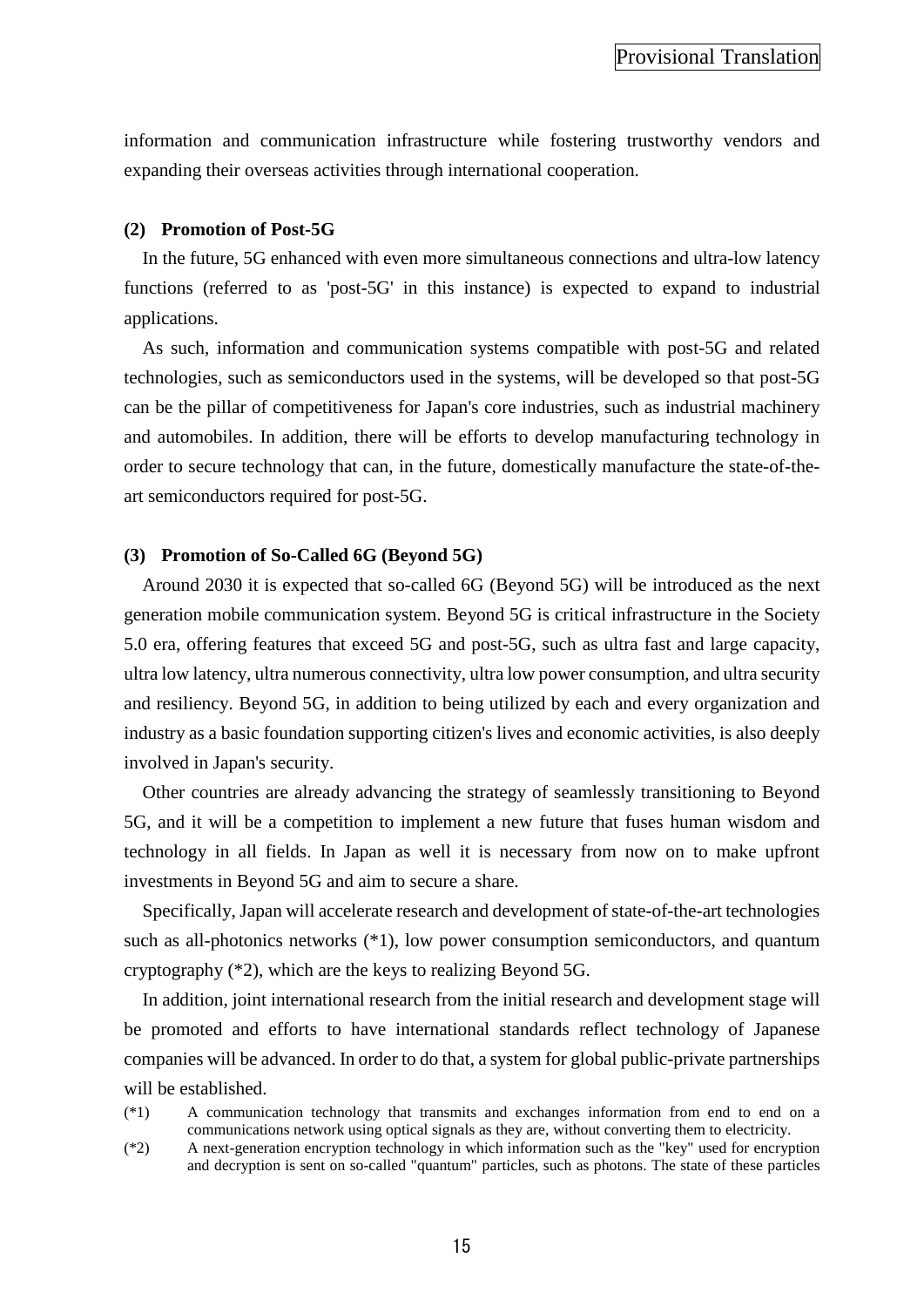changes if an unauthorized party attempts to read the particles, and eavesdropping or information leakage can be prevented by detecting these changes in state.

#### <span id="page-17-0"></span>**Chapter 5 Promotion of Open Innovation**

#### <span id="page-17-1"></span>**1. Investment in Startup Companies**

#### **(1) Open Innovation Promotion Tax System**

For domestic companies or CVCs investing 100 million yen or more in startup companies that were founded less than ten years and still unlisted, as well as small and medium-size enterprises which drive local economies and invest 10 million yen or more in aforementioned startup companies, Open Innovation Promotion Tax System was introduced to provide 25% tax deduction. In order not to weaken investments in startup companies due to the impact of COVID-19, supply of new funds to startup companies that play leading roles in innovation will be promoted, which leads to their growth.

#### **(2) Promotion of the Asia DX Project**

As an opportunity to change the corporate culture of Japanese companies, the government is promoting the creation of new businesses in collaboration with companies in emerging countries as the "Asia DX Project." A digital transformation promotion team was established in the Japan External Trade Organization (JETRO) in December 2019, and JETRO and Japanese overseas diplomatic missions will work together to promote cooperation between companies in emerging countries and Japanese companies, such as uncovering promising companies in emerging countries and coordinating with local governments.

Through these efforts and in collaboration with the Ministry of Economy, Trade and Industry and related ministries, the first several pioneering companies will be highlighted, creating a leading model that causes the "Peer Effect."

#### <span id="page-17-2"></span>**2. Optimizing Contracts Between Large Companies and Startup Companies**

It is critical to further improve Japan's competitiveness through cooperation between large companies and startup companies by fostering and utilizing human resources that take on new challenges.

On the other hand, a situation of imbalanced contracts has been pointed out by some startups, where, in collaborations between large companies and startup companies, the large companies will monopolize patent rights when the startup company performs joint research with a large company, and the surrounding or auxiliary patents will be walled off by the large companies.

When the Japan Fair Trade Commission conducted a fact-finding survey ofstartup companies (unlisted companies founded less than 10 years ago) and whether they had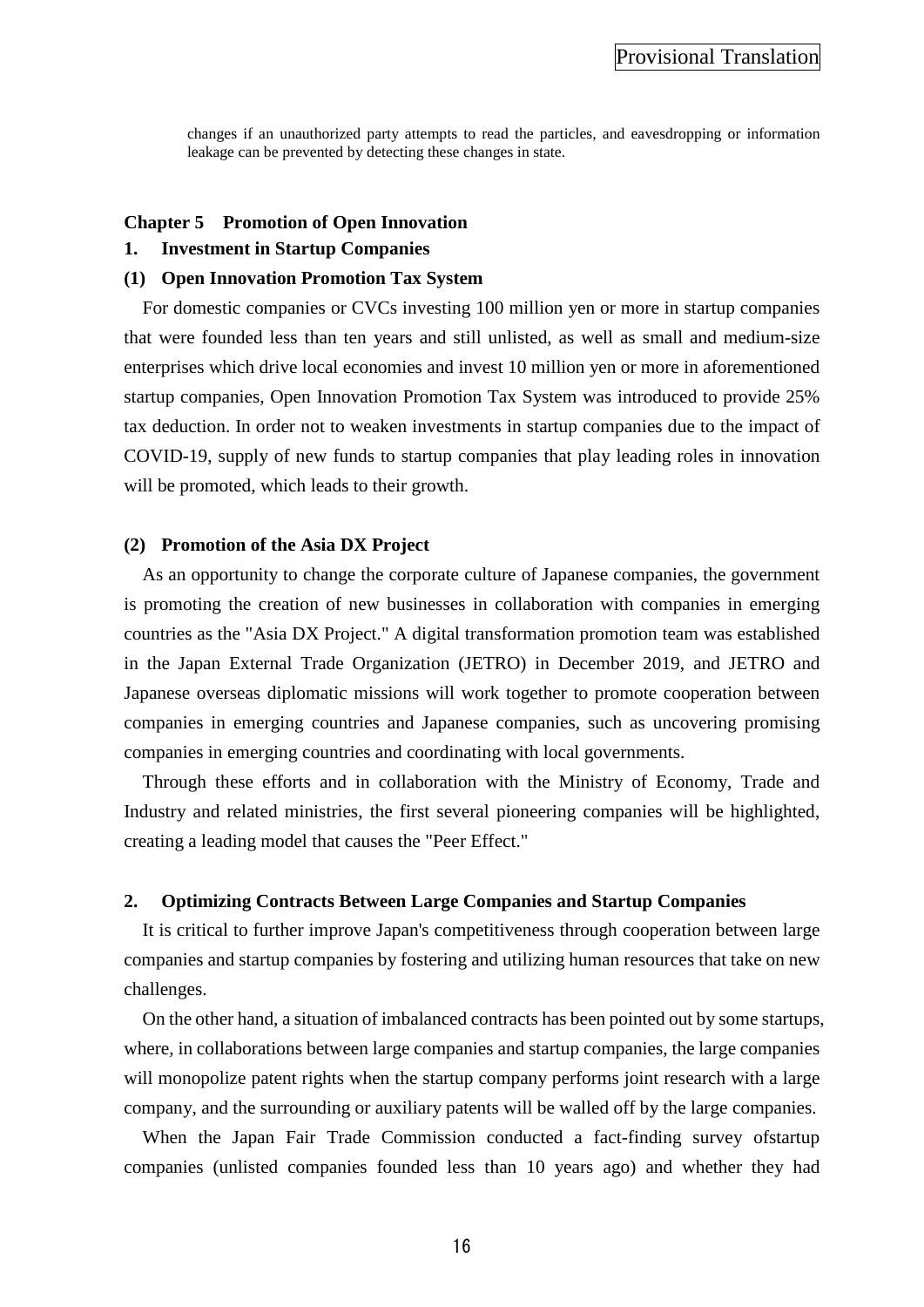accommodated unsatisfactory conduct in transactions and contracts in collaborations with other companies (large companies, etc.), it came to light that 75% of the responding startup companies replied in the affirmative to the question "Do you have experience accommodating unsatisfactory behavior from other companies?"

Additionally, the fact-finding survey also revealed the following types of situations as concrete details of the unsatisfactory conduct.

#### ① **Nondisclosure Agreements (NDA)**

There were unilaterally advantageous provisions for the large companies, such as short nondisclosure periods and only the startup companies having to disclose secret information.

#### ② **Proof of Concept Agreements (PoC Agreements) (\*)**

Despite being asked to carry out additional work beyond the scope of what was originally agreed to, no contract documents were presented for the additional work and ultimately no equivalent compensation was paid.

(\*) Proof of Concept Agreements are conducted to quickly and easily determine the feasibility of joint research before entering into full-scale joint research.

#### ③ **Joint Research Agreements**

Conditions that rights to a new invention belong to the large corporation even if the invention was newly created primarily by the startup company's know-how.

#### ④ **License Agreements**

Requests to provide non-compensatory licensing.

Based on the results of this kind of fact-finding survey, a standard Model Contract (Ver. 1.0) was first created and published so that startup companies with weak legal departments are able to appropriately respond to these problems.

Going forward, the Japan Fair Trade Commission and the Ministry of Economy, Trade and Industry, after conducting further fact-finding surveys of startup companies, will jointly draft a guideline summarizing problem cases in various agreements, specific directions for improvement, and the approach (\*) behind the Act on Prohibition of Private Monopolization and Maintenance of Fair Trade by the end of the year and start public comment procedures.

(\*) For example, summarizing cases that may be subject to abuse of superior position or transactions with binding clauses (transactions with conditions or clauses that unreasonably restrain the business activities of the counterparty).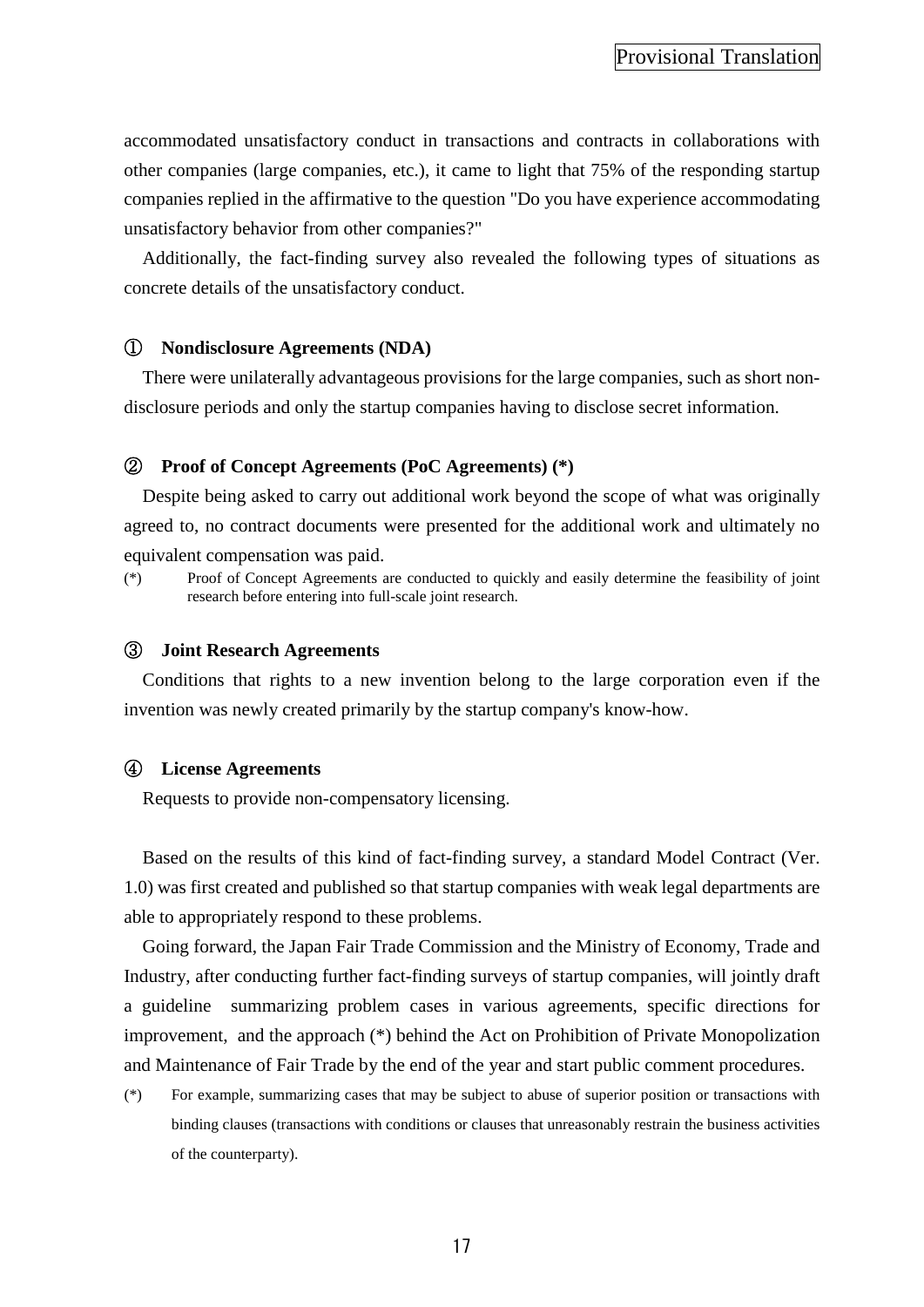#### <span id="page-19-0"></span>**3. Promotion of Business Restructuring, Including Spin-Offs**

In order for existing companies to successfully innovate, it has been pointed out that it is necessary to have an "ambidextrous organization" (O'Reilly & Tushman (2016)) that can simultaneously ①experiment with and act on new businesses, and ②streamline existing businesses and perform gradual improvements (deepen knowledge).

To make it easier for existing companies, including large companies, to engage in "ambidextrous management," it is necessary to ①promote collaboration through M&A ofstartup companies, and ②improve the environment for business restructuring, including spin-offs (\*).

The spread of COVID-19 should be considered as accompanying major changes in industrial structure, and companies will need to review their business portfolios, cut out noncore businesses, and further promote ambidextrous management. It is important, particularly for large companies, to proactively carry out business restructuring in order to improve corporate value.

For this reason administrative guidelines will be formulated to facilitate business restructuring, including spin-offs, and there will be consideration of legislative measures to facilitate business restructuring and to promote businesses to address it.

(\*) A method of splitting a company by transferring the shares of a subsidiary to shareholders.

#### <span id="page-19-1"></span>**Chapter 6 Mobility**

# <span id="page-19-2"></span>**1. Utilization of Technological Innovation in the Society 5.0 Era for Measures Against Traffic Accidents by Elderly Drivers**

Countermeasures for traffic accidents by elderly drivers are a major social issue, and a prompt response is necessary when considering the increase in the number of elderly people in the future. On the other hand, transportation is limited in rural areas so it is important to secure transportation means for the elderly and to balance road safety. Taking advantage of technological innovations in the Society 5.0 era, the following measures will be taken.

# **(1) Promote the Spread of Vehicles Equipped with Advanced Emergency Braking System (AEBS) and Pedal Misapplication Prevention Device**

A safe driving support car ("Safety Support Car") subsidy (\*) was started in March 2020 to support purchases by elderly people aged 65 and older of support cars outfitted with certified equipment, such as brakes to avoid or mitigate the severity of an impact with a pedestrian and devices to limits sudden forward movement or sudden acceleration due to an accelerator-pedal error. The subsidy supports the aim of introducing of 1 million support cars by the end of FY2020.

(\*) Generic name for the "Subsidy for the Project to Advance the Spread of Safe Driving Support Cars"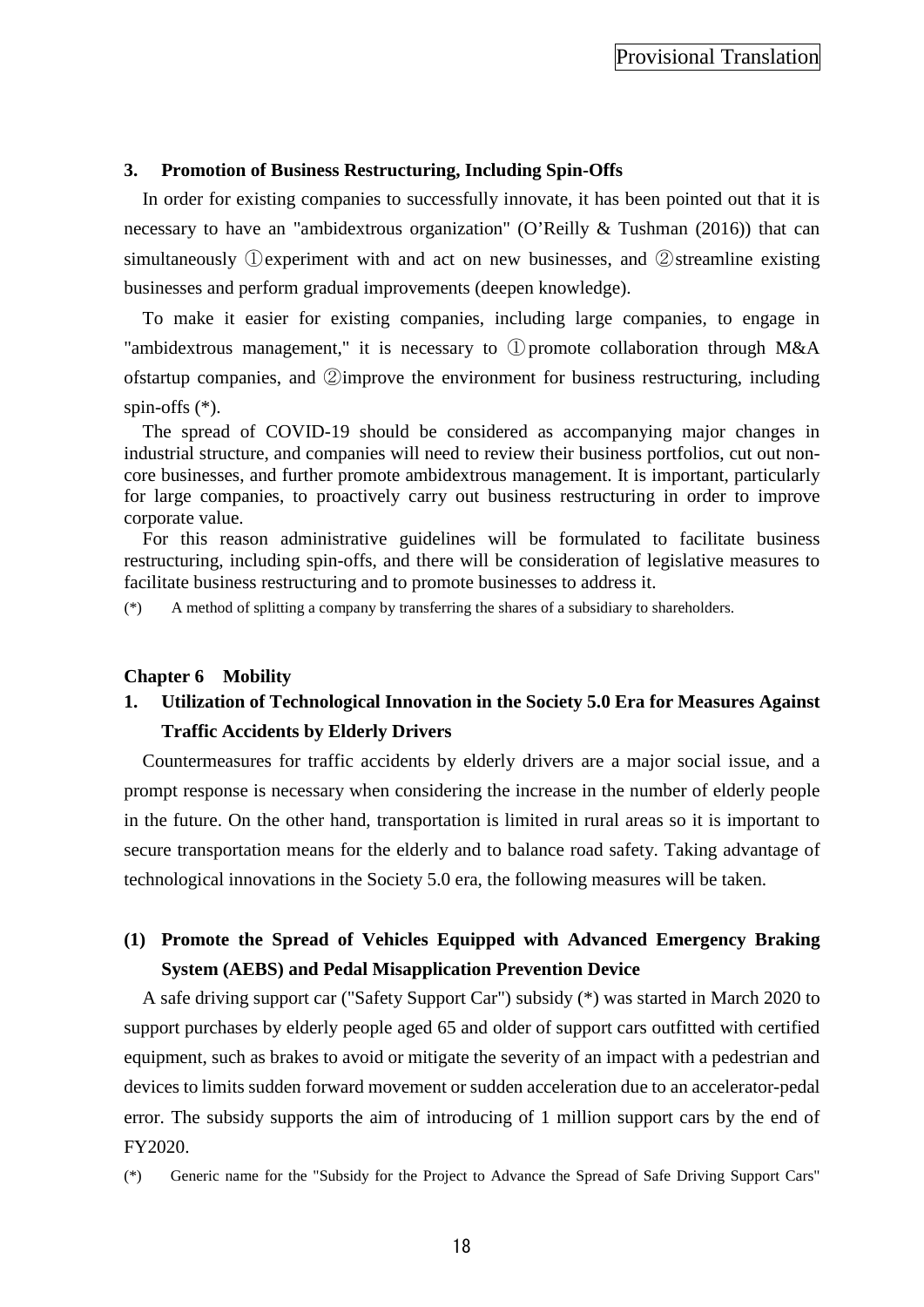(Ministry of Economy, Trade and Industry) that targets private vehicles and for the "Subsidy for Traffic Accident Prevention Measures Related to the Project to Advance the Spread of Safety Support Cars" (Ministry of Land, Infrastructure, Transport and Tourism) that targets commercial vehicles.

#### **(2) Creation of a Driver's License Restricted to Support Cars**

In order to reduce traffic accidents caused by elderly drivers, a revision to the Road Traffic Act was enacted so that individuals aged 75 and older and who have a certain history of traffic violations will be subject to a mandatory driving skills test when renewing their driver's license, in addition to the usual cognitive test. The revision also makes it so that even elderly drivers  $(*)$  not subject to the driving skills test will receive in-vehicle instruction  $(*)$  and have their driving abilities evaluated.

Furthermore, starting around 2022 there will be a system to grant, through application by the driver themself, a conditional driver's license (driver's license limited to support cars), that is limited to safe driving support vehicles, etc.

- (\*1) Individuals between 70 and 75 years of age and individuals aged 75 or older who do not have a certain history of traffic violations.
- (\*2) Giving instruction by, together with the course instructor, evaluating actual driving situations by driving through a course according to certain tasks, such as passing through intersections with traffic lights and making a momentary stop before turning left or right at intersections.

# <span id="page-20-0"></span>**2. Establish a Paid Passenger Transportation System in personal-use automobiles in Cooperation with General Passenger Automobile Transportation Business Operators**

A revision to the Act on Revitalization and Rehabilitation of Local Public Transportation Systems was enacted, establishing a paid passenger transportation system in personal-use automobiles in which general passenger automobile transportation business operators (\*) participate in the system and take on operational duties, including operations management by receiving a consignment, with operations beginning later this year.

(\*) Operators that, in response to demand from others, use automobiles to transport passengers for a fee, specifically referring to transportation business operators such as route buses, chartered buses, and taxis, etc.

#### <span id="page-20-1"></span>**3. Social Implementation of Low-Speed and Compact Automatic Delivery Robots**

Demand for home delivery has rapidly increased in conjunction with the spread of COVID-19, and, amidst increasing need for contactless delivery without human intervention, it is expected that new delivery services utilizing unmanned, low-speed, and compact automated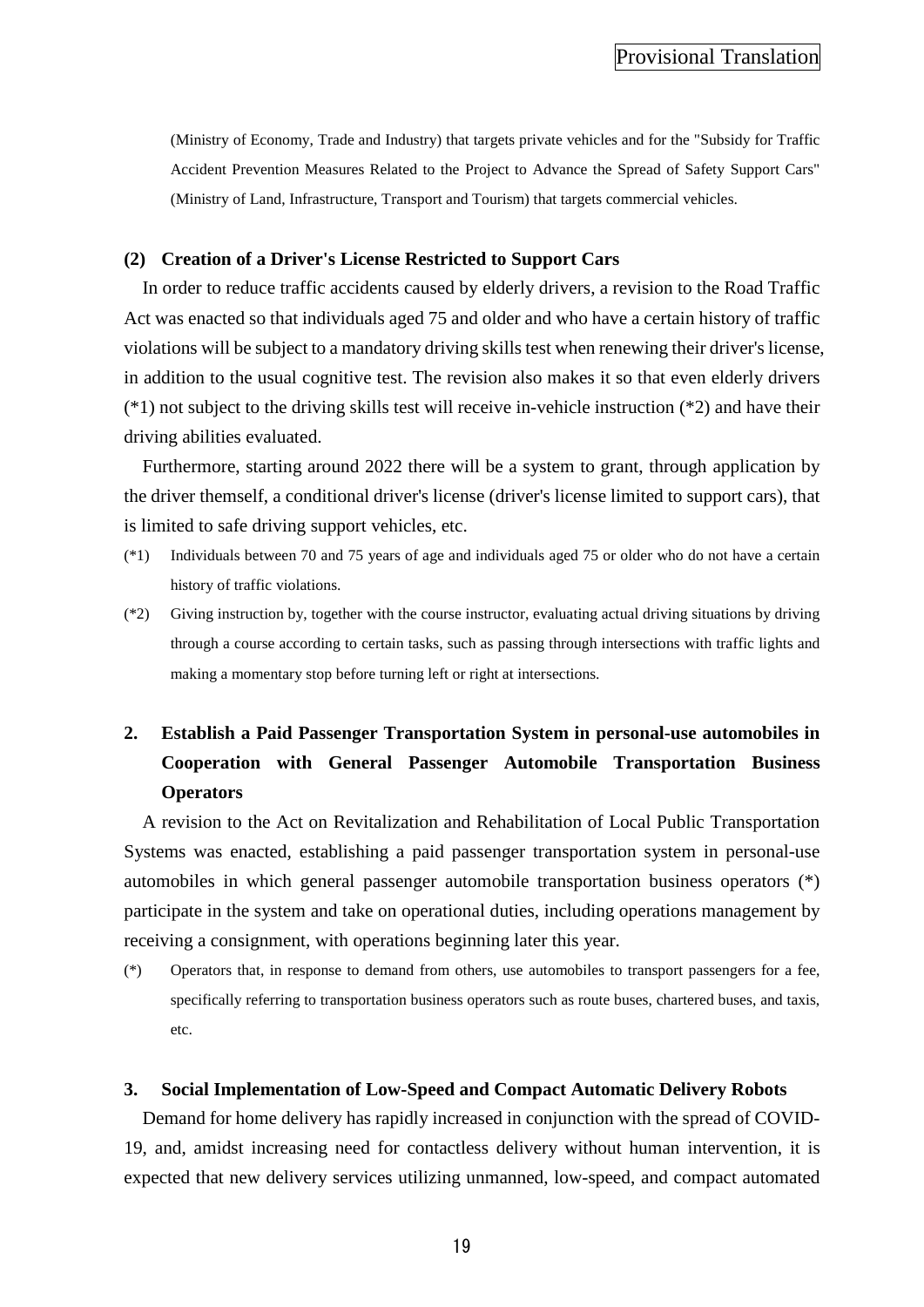delivery robots will be realized. For example, it is expected that such a service will be used for delivery to nearby consumers' homes from supermarkets, restaurants, and package delivery bases and for periodic collection and transport of packages.

While there are examples from overseas of delivery robots actually driving on public roads for deliveries, under the Japanese system (Road Transport Vehicle Act, Road Traffic Act) the low-speed (driving on sidewalks at speeds of 6 km/h or less), compact, and unmanned delivery robots are not positioned on roads and have not been tested on public roads. Finally, in April 2020, a framework was established so that delivery robots, limited to "nearby monitoring / operation" types in which the monitor or operator follows and watches the robot, can conduct demonstrations on public roads, including on sidewalks.

In Japan as well, in addition to confirming social acceptance of delivery robots, demonstration drives on public roads by "remote monitoring / operation" type delivery robots will be realized as soon as possible within the year, and, based on the collected data, continuous services can be provided.

Basic policy for designing a system will be decided at an early stage, based on the results, for the social implementation of low-speed and compact automatic delivery robots.

#### <span id="page-21-0"></span>**Chapter 7 Initiatives in Individual Fields**

#### <span id="page-21-1"></span>**1. Energy and Environment**

#### **(1) Establishing a Robust and Sustainable Electricity Supply System**

With regards to the electrical power network, through enacting revisions to the Electricity Business Act, the Organization for Cross-regional Coordination of Transmission Operators formulated a master plan for nationwide power grid development, and, in conjunction with making improvements based on future power source potential, will work to make the electrical power network more robust by allowing a portion of power grid development costs to be added to electric bills. Relatedly, through the establishment of a system, by the act, that allows power transmission and distribution businesses to change transmission charge flexibly on the condition that the Minister of Economy, Trade and Industry approves "revenue caps" and that they are within those limits, necessary transmission and distribution investments such as strengthening transmission and distribution grids and planned renewal of steel towers will be steadily carried out, and increase of cost efficiency will be encouraged.

As for power sources, businesses that bundle distributed energy resources and provides them as supply capacity (aggregators) will take advantage of their legal position to promote energy systems with true local production and local consumption of energy through further spread and expansion of distributed energy resources.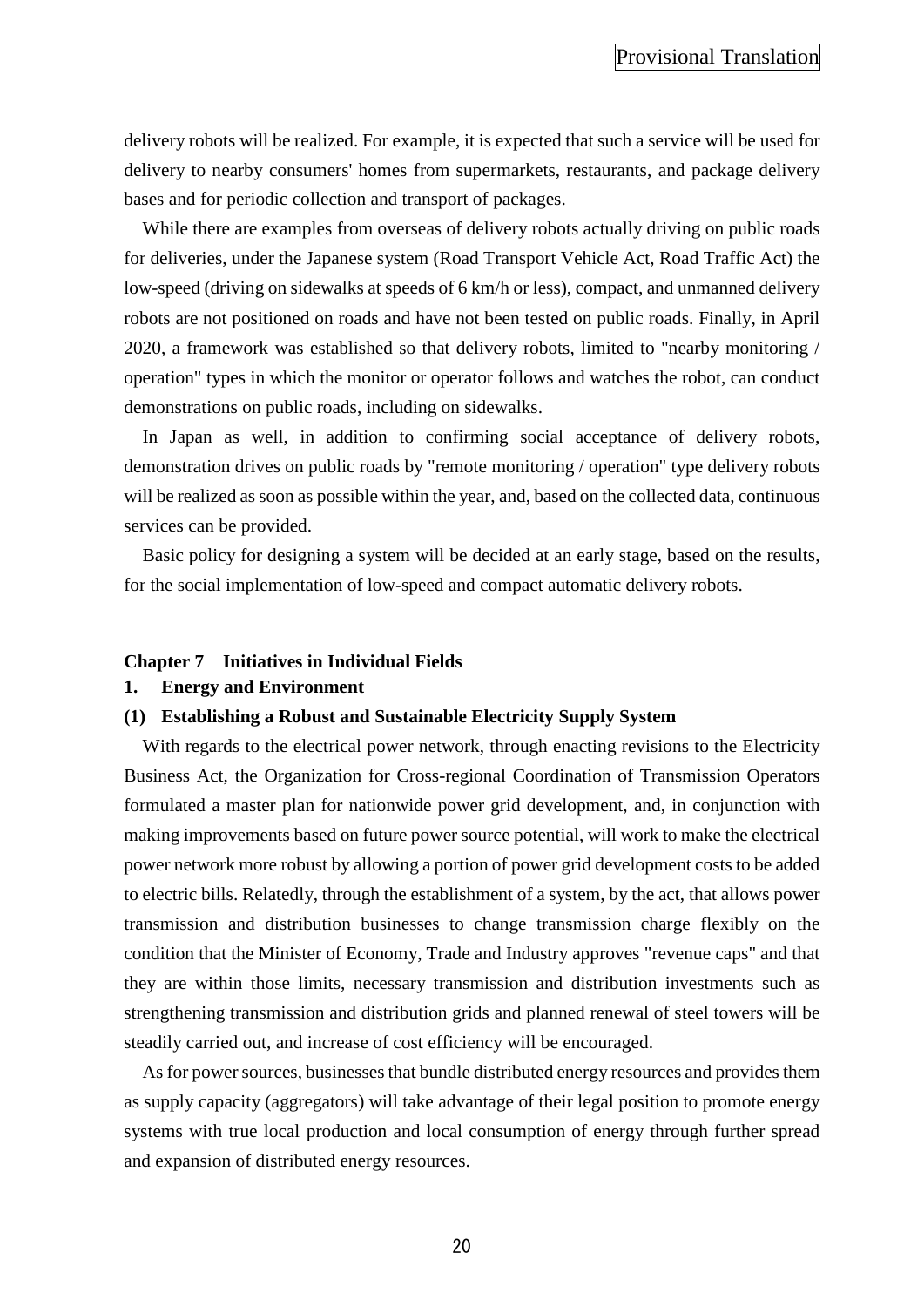Additionally, with regards to renewable energy, which is a domestic energy resource and the largest pillar for fulfilling international responsibilities for decarbonization, a scheme in which certain premiums are issued based on the market price (Feed in Premium (FIP) scheme) was established in addition to the Feed in Tariff scheme (FIT scheme) through enacting revisions to the Act on Special Measures Concerning Promotion of Renewable Energy Electricity. Through the operation of both schemes, maximizing the introduction of renewable energy while suppressing financial burden on citizens will be promoted.

Additionally, for nuclear power, Japan plans to resume operation of nuclear reactors in cases where the Nuclear Regulatory Authority has confirmed that the world's toughest regulatory standards are met and with understand and cooperation of local public entities and related parties at locations. Furthermore, human resources, technology, and the industrial base are starting to be strengthened, and research and development for the future is also being promoted, such as pursuing reactors with excellent safety, etc.

#### **(2) Responding to Energy Issues and the State of Future Energy Strategy**

Japan's energy issues include ①responding to stagnating electric power investment and deteriorating facilities, ②responding to global climate change problems, and ③responding to changes in the situation regarding nuclear power generation.

With regards to the major directions of future energy strategies, including long-term and global energy issues (natural disaster risk, geopolitical risk, burden to citizens, outlook for technological development (\*), and the status of energy investment, etc.) and energy-related issues facing Japan (handling of energy sources such as fossil fuels and renewable energy, maintenance of networks and distributed systems, fuel procurement, and improvements to the investment environment, etc.), a new forum for discussions will be established at the Council on Investments for the Future and bold visions from a broad perspective will be considered while taking into account the balance between climate change, stable energy supply, and cost.

(\*) Renewable energy, hydrogen, CCUS/ carbon recycling (capture and utilization of CO2), nuclear power, AI utilization, etc.

#### <span id="page-22-0"></span>**2. Oceans and Space**

#### **(1) Oceans**

The security situation surrounding Japan's territorial sea and the surrounding seas, including Japan's exclusive economic zone, has become even harsher, and Japan's maritime interests are exposed to more serious threats and risks than ever before. Additionally, issues such as climate change and marine litter containing microplastics have become apparent in recent years even though expectations for development of marine resources and development of marine energy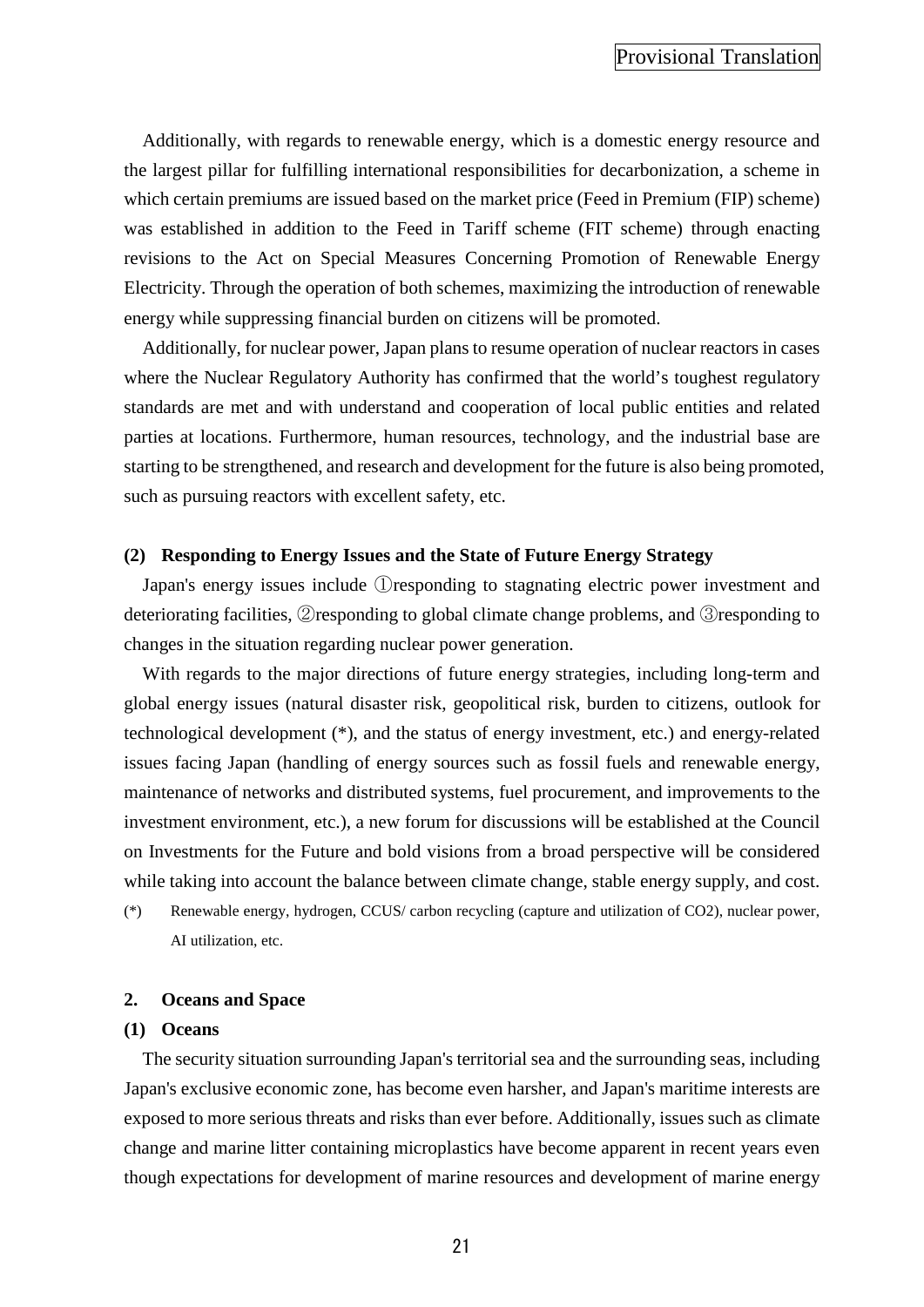have increased, and there is growing interest in conserving marine environments, both domestically and abroad.

Against this backdrop, Japan will strengthen its ability of Maritime Domain Awareness (strengthening abilities to collect marine information and strengthening systems for aggregating and sharing this information) from the perspectives of economic security and the growth of marine-related industries. Specifically, efforts related to Arctic research vessel will be promoted, in addition to utilizing oceanic data such as sea temperature, ocean currents, and ship traffic, and sharing it with the public and private sectors, so as to optimize maritime route settings and improve accuracy when searching for fishing areas. Development of marine resources will be promoted through these efforts.

#### **(2) Space**

Based on the "Basic Plan on Space Policy" that was decided by the Cabinet in June 2020, space development and utilization will be expanded through the following measures.

# ① **Contribute to the International Space Exploration Program (Artemis Program) Proposed by the US**

The US has proposed international space exploration aiming for continuous lunar surface exploration through sending astronauts to the surface of moon again, and in October 2019 Japan also decided to participate. Japan will contribute with manned stay technology, such as the environmental controls and life support technology, and with logistics cargo, that are one of Japan's strengths. At the same time, Japan is aiming to secure opportunities for Japanese astronauts to play active roles and to develop future resources on the lunar surface, and is promoting development of the basic technologies (technologies for landing on and mobile exploration of celestial bodies, water exploration technology, etc.) necessary for sustainable exploration activities.

#### ② **Promote Expanded Use of Satellite Data**

Satellite data from space has the possibility of being the infrastructure to support the Fourth Industrial Revolution. For example, in the field of agriculture, efforts have already started to predict optimal rice harvesting dates from satellite data, to color-code harvesting times, and to support production. While the use of satellite data is expected to expand in autonomous driving and in disaster response, the use of highly public data from government satellites will be expanded by providing the data in free of charge in a format that is easy to process and analyze while also paying attention not to disrupt satellite data sales conducted by private businesses. In addition, there will be steady promotion of the Advanced Geospatial Information Utilization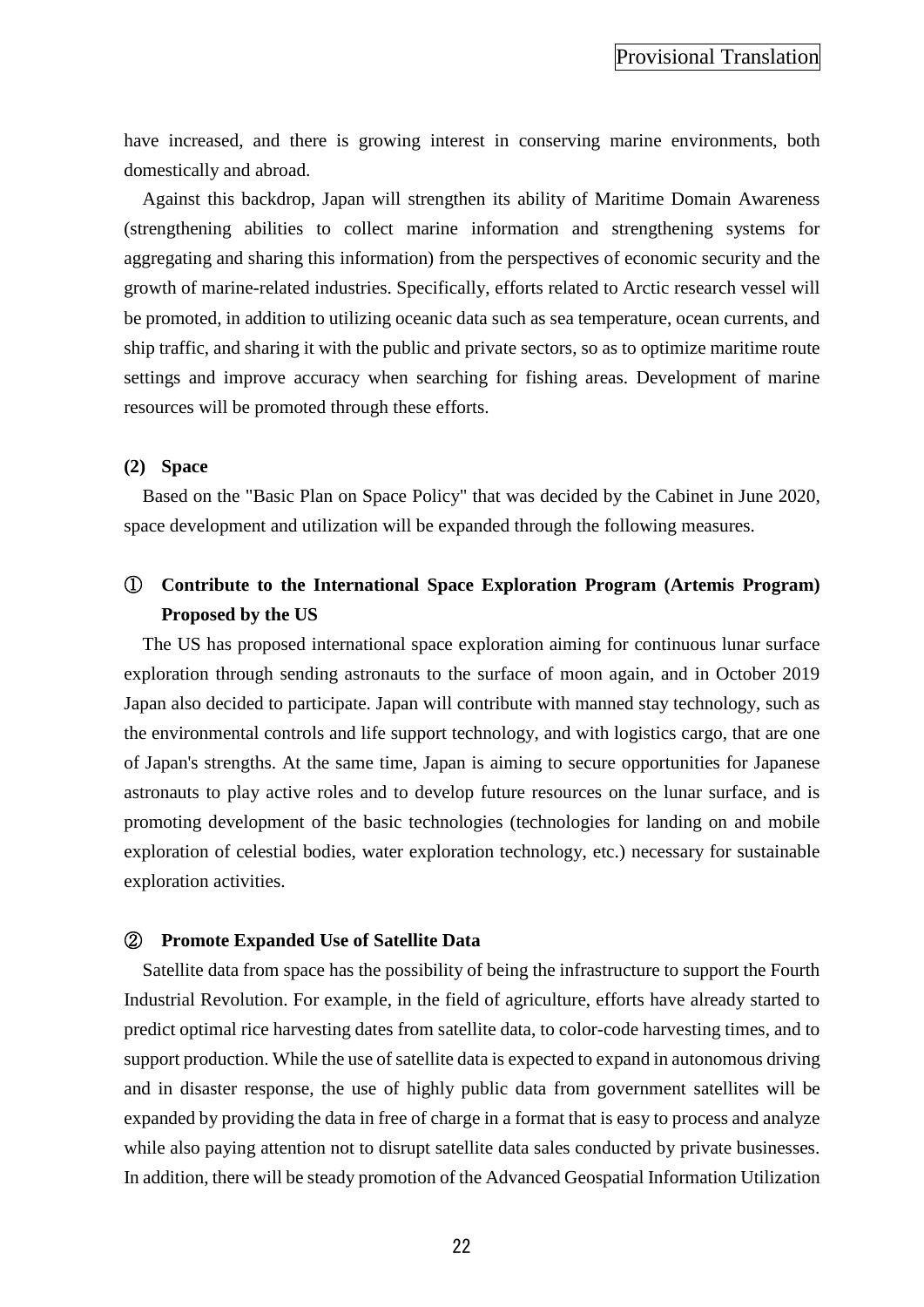Society (G-Spatial Society) Project, including by building integrated geospatial disaster prevention and mitigation systems.

#### ③ **Improve an Institutional Environment for New Space Businesses**

As for sub-orbital flight,(\*) which is expected to enable space travel and the airborne launch of small satellites, the improvement of an institutional environment to develop new space businesses will be promoted, taking into consideration the activities of private companies aiming for commercialization of space in the first half of the 2020s.

(\*) The Space Activities Act only regulates the launch of satellites to altitudes of 100 km or higher, and is not applicable to sub-orbital flights (flights to an altitude of approximately 100 km). On the other hand, the Civil Aeronautics Act does not apply to things like sub-orbital flight as it does not envision aircraft flying at altitudes of approximately 100km, so it is necessary to develop a new system for sub-orbital flight.

### <span id="page-24-0"></span>**Chapter 8 Maintaining Regional Infrastructure and Improving SME and Small Business Productivity**

- <span id="page-24-1"></span>**1. Maintaining Regional Infrastructure**
- **(1) Enacting Exemptions to the Act on Prohibition of Private Monopolization and Maintenance of Fair Trade (Shared Buses, Regional Banks)**

Amidst a declining population, exemptions to the Act on Prohibition of Private Monopolization and Maintenance of Fair Trade will be enacted in order to maintain services of specified regional infrastructure (shared bus operators and regional banks) into the future. There are also some who argue that this is positioned as a strategic review of competition policy in order to truly improve convenience for residents. In consideration of these points, these exceptions should be operated in close cooperation with relevant ministries and according to the purposes of the exemptions.

In addition to enacting governmental ministerial ordinances and guidelines for enforcing these exemptions, greater predictability for stakeholders will be ensured through the cooperation of related ministries and agencies in response to prior consultations from specified regional infrastructure companies regarding application of the law. Regional banks in particular will be strongly urged to strengthen their management capability intensively and at an early date within 10 years, which is the deadline for the special exemptions in question, so as to improve efficiency, productivity, and service quality, including those related to mergers.

#### **(2) Early Realization of the Super City Concept**

Japan will work towards early realization of the "Super City" concept, aiming for a "Future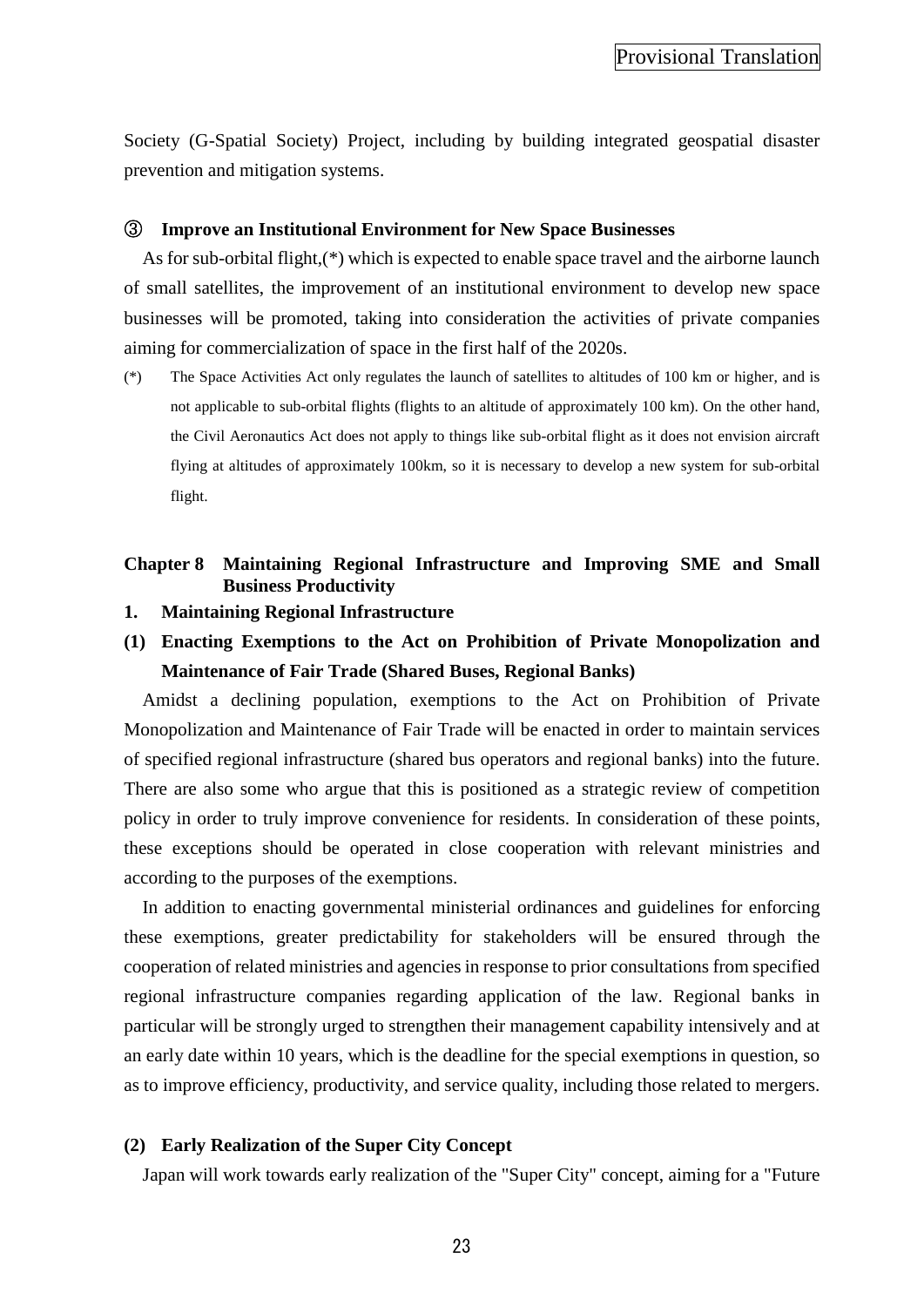City in Whole" that utilizes AI and big data to lead the world and be a front-runner in realizing a life of the future, and will hold an open call for super city applicants, based on the revised National Strategic Special Zones Act, and super cities will be designated during 2020 at the latest. After designating cities, the National Strategic Special Zones Committee will promptly propose a basic concept, including cutting-edge services and regulatory reform across multiple fields such as telemedicine, education, and autonomous driving, etc. The various ministries will also focus on early realization of the concepts, such as by promoting concentrated investment in businesses Through this process measures against COVID-19, such as non-faceto-face meetings and automation, will be promoted.

#### <span id="page-25-0"></span>**2. Improving SME and Small Business Productivity**

#### **(1) Coexistence and Mutual Prosperity of Large Businesses and SMEs**

There is a need to rebuild the coexistence and mutual prosperity relationship between large companies and SMEs, moving from having large companies unilaterally forcing subcontractors to reduce costs to having large companies work together with SMEs to create new value, such as by digitizing.

The "Promotion Standards" based on the Act on the Promotion of Subcontracting Small and Medium-sized Enterprises clearly state that parents companies should cooperate with subcontractors who make efforts to increase productivity, etc., but the main focus is on cooperation with direct transactional partners (primary subcontractors) and there is little encouragement for secondary subcontractors and below. In addition, referring to the "Promotion Standards," action plans for optimizing transactions have been formulated on an industry group basis, but the efforts of individual companies are buried through just such industry specific efforts, and there may also be challenges that are spread out across all industries.

Based on these efforts, and aiming to build relationships where large companies and SMEs can grow together and where individual companies comply with each item (example: Cooperate in increasing productivity of business partners and consider the effect of increased labor costs on equivalent costs in transactions) specified in the "Promotion Standards," a "Partnership Construction Declaration" mechanism was introduced which states that the added value of the entire supply chain will be increased, starting with digitalization, not just stopping at the primary subcontractor but also including secondary subcontractors and below. A mechanism will be introduced to create lists of the declaration status of each company, and this will encourage many companies to create declarations.

#### **(2) Optimizing Individual Transactions Between Large Companies and Subcontractors**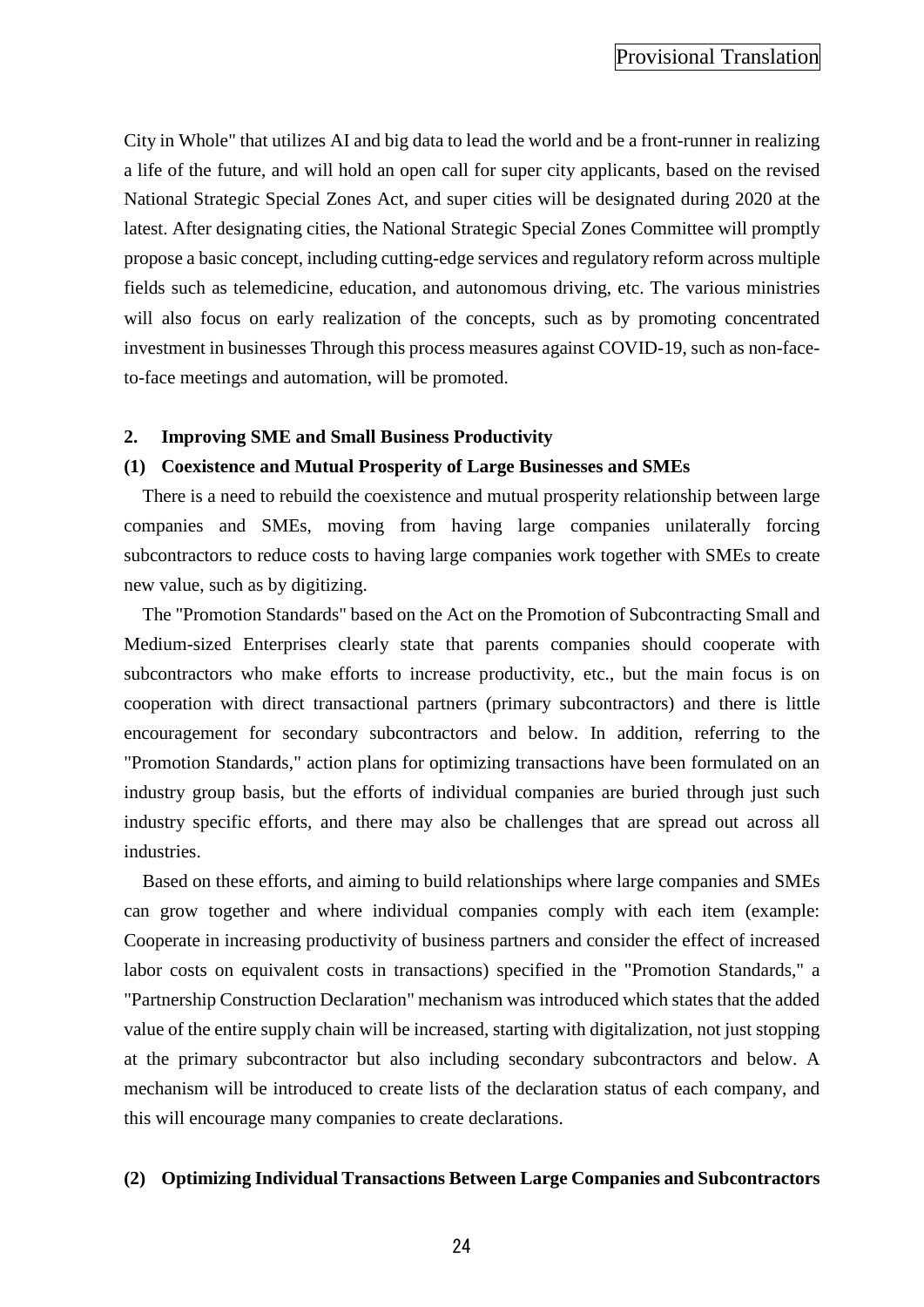The "Promotion Standards" stipulate that equivalent costs in a transaction "shall be decided by the subcontractor and the contracting organization after sufficient consultation," but there are some subcontractors who have been unable to request consultation with their contracting organization. The relevant ministries and agencies, in order to optimize individual transactions between large companies and subcontractors, will cooperate to rectify transaction and business practices via "Promotion Standards" based guidance and advice provided by ministers with jurisdiction.

#### <span id="page-26-0"></span>**Chapter 9 Responses Based on the Spread of COVID-19**

#### <span id="page-26-1"></span>**1. Responses Until Now**

Taking into account the 1st and 2nd supplementary budgets in FY2020, more than 230 trillion yen of measures were taken in response to COVID-19.

In the future, amidst a gradually increasing level of socio-economic activity and while taking measures to prevent the spread of COVID-19, these budgets will be promptly executed in order to protect employment, businesses, and lives, and to achieve a powerful economic recovery and promotion of social change.

#### **(1) Employment Maintenance and Business Continuity**

#### ① **Employment Maintenance**

- ・With regards to the employment adjustment subsidy, in consideration of the severe situation due to the impacts of COVID-19 and referencing domestic wage levels and examples from overseas, a special increase (to 15,000 yen) of the maximum daily amount of 8,330 yen was implemented.
- ・Based on the business conditions of SMEs and small businesses, from the perspective of protecting workers, and with employment adjustment subsidies as a general rule, a system was created where employed individuals can directly apply for employment subsidies  $(*)$ .
- (\*) A new system was created for individuals employed by small businesses that allows the employees to directly apply and receive up to 80% of their pre-business suspension wages (up to a maximum of 330,000 yen per month), even if they could not get a business suspension allowance from their employer.

#### ② **Financing Support**

- **(a) Introduction of a Zero Effective Interest and Unsecured Scheme for Private Financial Institutions**
	- ・Prefectural financing systems, etc. were utilized to implemented exceptional financing of zero effective interest and unsecured loans with deferred principle repayment of up to 5 years, the same as loans from the Japan Finance Corporation, for private financial institutions such as nearby local banks, credit unions, and credit cooperatives.

#### **(b) Establishment of a Grant System for Small- and Medium-Sized Businesses to**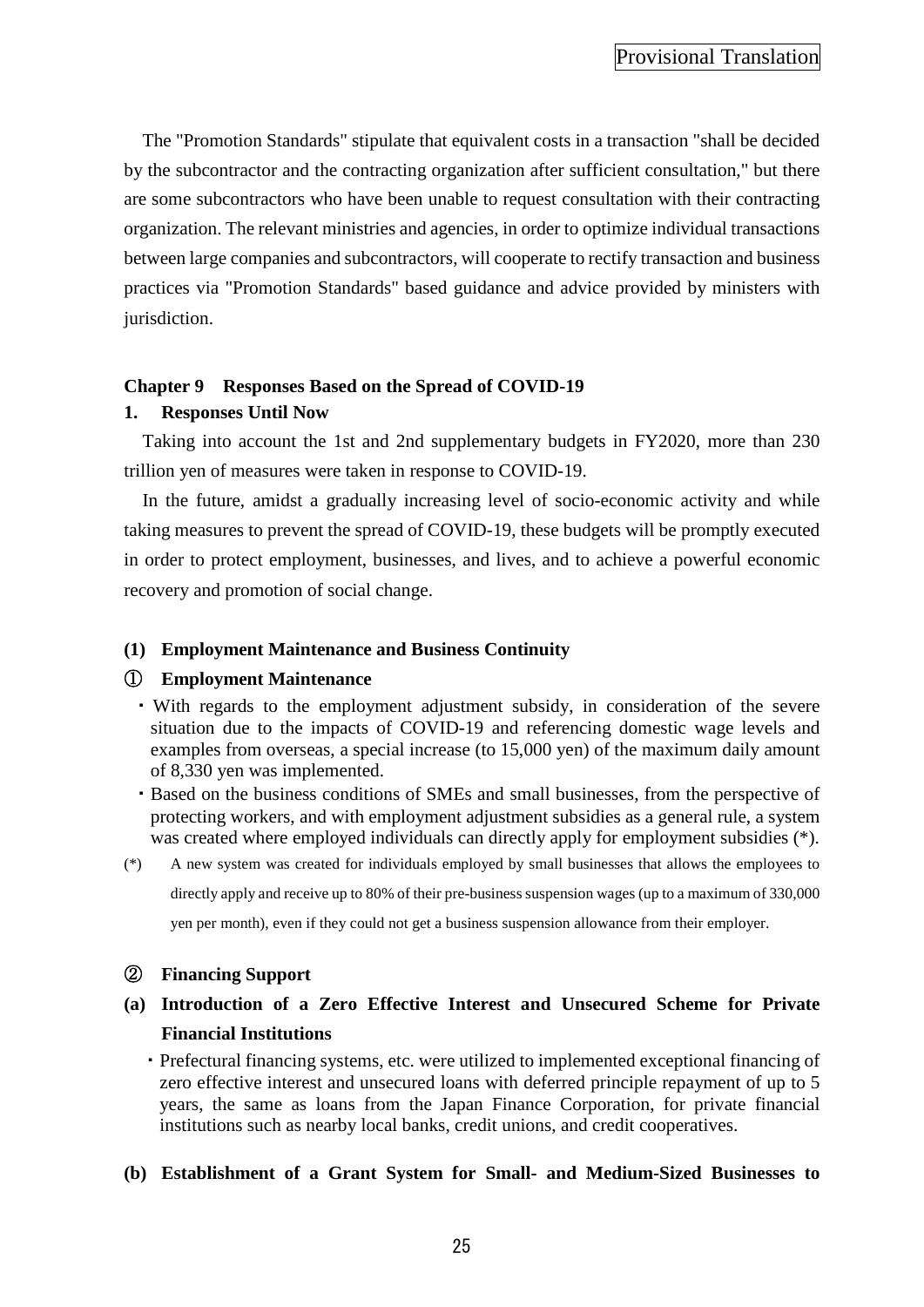### **Continue their Business**

・Based on input that without being able to borrow businesses would not be able to continue operating, and that even businesses that borrow money may not be able to repay it, an exceptional grant measure (continuance grants) was established with the purpose of sustaining medium, mid-size, and small businesses that find themselves in difficult circumstances.

### **(c) Establishment of Rent Support Grants**

・For rent, which makes up a large portion of fixed costs along with personnel costs, a grant system (rent support grants) was established in order to lighten this burden.

### **(d) Provision of Capital Funds, Including to Medium- and Large Companies**

- ・Going forward, amidst a situation in which future business prospects are uncertain, subordinated loans and equity capital such as investment is being provided via policybased financial institutions and public funds as a response to increases in debt, etc.
- ・In conjunction with this, the Financial Services Agency, with regards to the classification of receivables when new financing is conducted and when there are changes to conditions for repayment grace periods, etc., recognized them as normal assets similarly to before the spread of COVID-19. With regards to businesses whose business conditions have deteriorated since the spread of COVID-19, and in consideration of the effects of economic measures and of the high probability that the business situation will recover after the COVID-19 situation is resolved, the Financial Services Agency has urged smooth financing support for businesses and clarified that it respects the judgements of financial institutions regarding evaluations that are identical to evaluations from before the spread of COVID-19. At the same time, the Financial Services Agency amended supervisory guidelines and strongly urged support for management improvements of client companies through utilization of capitalized debt, and, with regards to the definition of "capitalized debt," the Financial Services Agency clarified that it ①has a long deferment period set, ②with regards to interest rate setting, it corresponds to the profit available for dividends based on capital, and ③subordination is ensured.

# **(2) Recovery of Economic Activity Involving the Public and Private Sectors as the Next Step**

### ① **Public-Private Integrated Campaign**

Assuming that the spread of COVID-19 will be halted, and amidst the start of initiatives such as active use of home delivery and unattended audience events, it is necessary to consider new business methods that take into consideration avoiding the "Three Cs" (Closed spaces, Crowded places, and Close-contact settings) and securing distance between individuals. Public-private integrated campaigns will, while thoroughly carrying out measures to prevent the spread of COVID-19, promote the implementation of new business methods in industries such as accommodation, transport, food, and events.

### **(3) Construction of a Robust Economic Structure**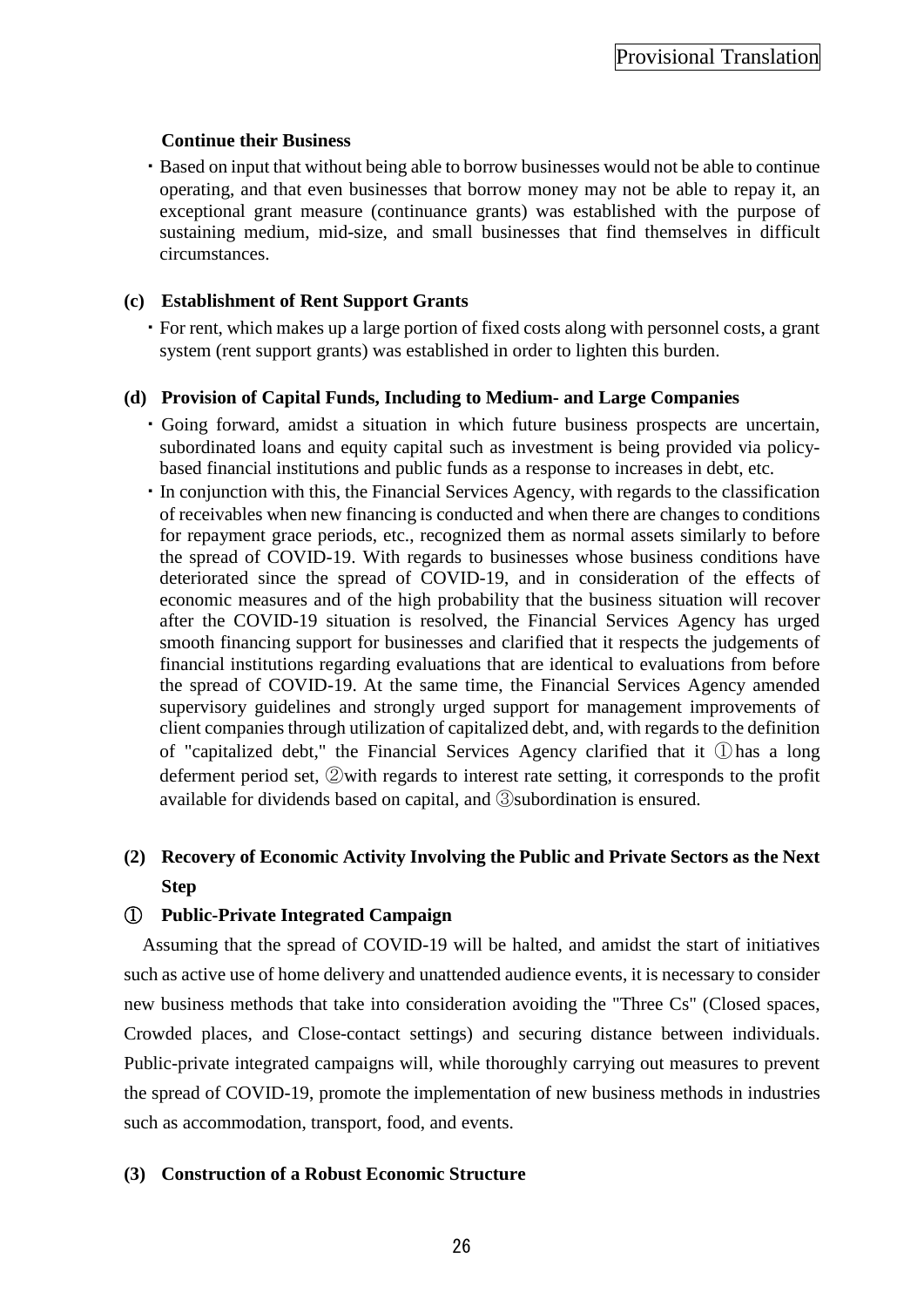### ① **Measures for Production Base Supply Chains**

Domestic investment will be supported for essential goods for citizen's health, such as medical and health-use consumers goods and pharmaceuticals, as well as for those items that are highly dependent on foreign countries. While constructing a reliable supply system, a supply net that can flexibly respond in times of crisis will be built, supporting production multilayering and multiplexing for products and materials that are indispensable in the supply chain.

# ② **Utilization of Non-Contact and Remote Services such as Telework and Distance Learning Through ICT**

COVID-19 has created sudden and unavoidable changes in lifestyle, both at work and at home. This has given rise to an irreversible change in that telework and home delivery services continue to be used, and will not return to the pre-COVID-19 state. In order for Japan's industry to be able to appropriately respond to these changes it is necessary to consider measures and regulatory reform that support the conversion of businesses to formats that match the post-COVID-19 society.

From the viewpoint of preventing the spread of COVID-19, the following measures will be taken to promote telework, distance learning, and remote medicine.

#### **(a) Promotion of Telework and Expansion of Online Medical Diagnosis**

As telework initiatives are being promoted at companies, clarify labor management methods for telework. In addition, strengthen support for the introduction of communications equipment for telework at SMEs, and, furthermore, support cyber security measures for SMEs.

Additionally, enhance non-face-to-face and remote services such as health consultations, as well as actively utilizing online medical care to protect not only patients, but also doctors and nurses from the risks of hospital-acquired infections.

#### **(b) Online Education and Order-made Education (Giga School)**

In the economic measures decided on by the Cabinet in December 2019, it was decided to provide each elementary and junior high school student with a computing device and, in conjunction with this, reforms for software aspects are essential. In conjunction with moving up the realization of one computing device per student, diverse human resources will be nurtured while reviewing educational programs, content, and software aspects. At the same time, SINET (\*1) will be actively utilized as the foundation for a data sharing society. Specifically,

- i) Under the current system (School Education Act enforcement regulations), standard teaching hours are set for each subject and each academic year (standard number of lessons). Considering that individualized learning can be achieved through the use of advanced technology (ex: AI produced drills), there will be considerations on how to flexibly increase or decrease class hours for specific subjects, irrespective of the standard annual class hours for each subject.
- ii) Support schools so that they are able to introduce, free of charge, trials versions of a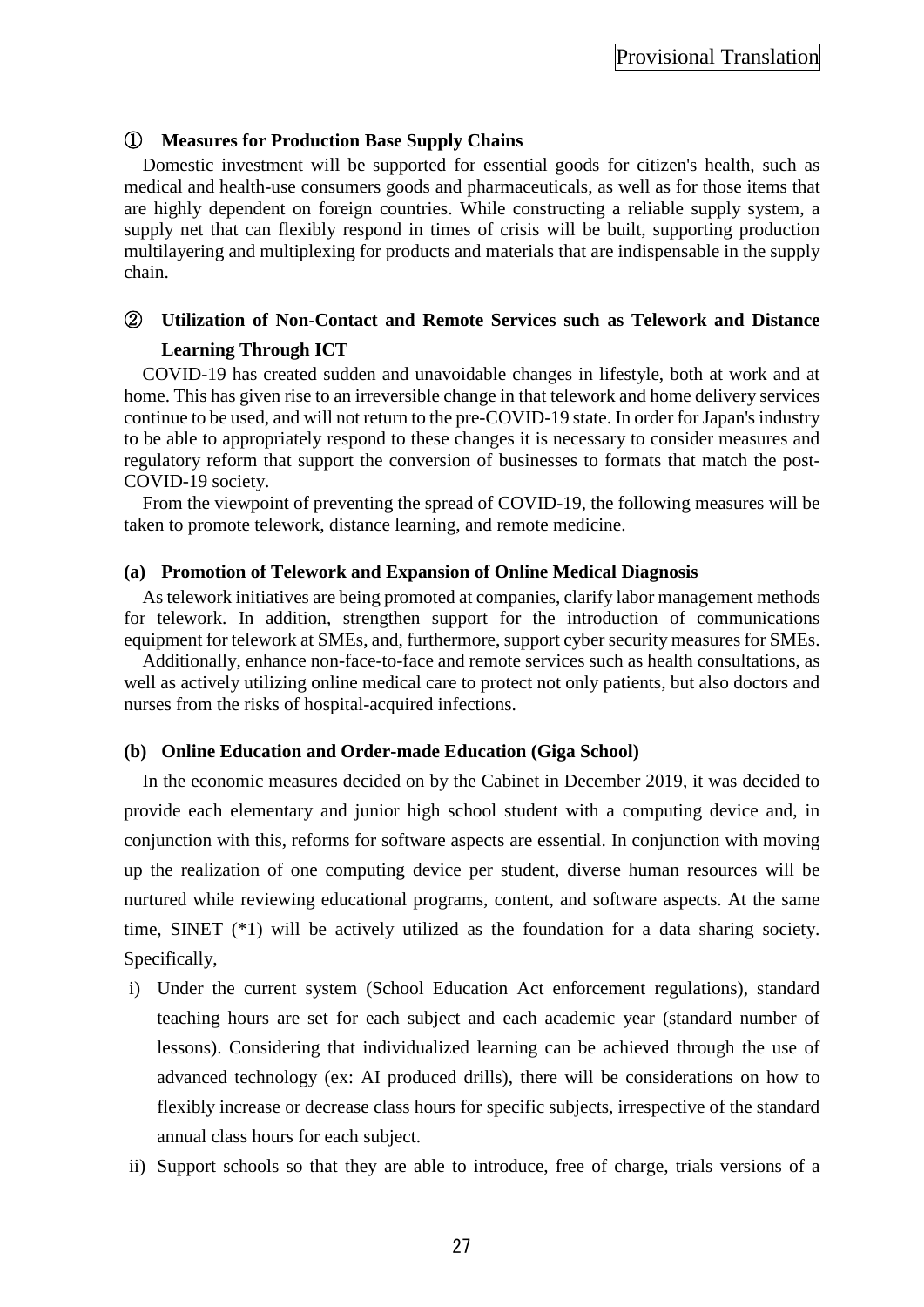variety of software

- iii) Develop content for cross-curricular learning and present specific challenges in advancing STEAM (\*2) learning.
- iv) With respect to the use of digital textbooks for students, under the current system (notifications based on School Education Act enforcement regulations) there is a standard for up to 1/2 of the classes in each subject, but, in consideration of environmental improvements from one computing device per student, the standard will be revised to up to 1/2 of the total number of classes.
	- (\*1) A high-reliability and high-security network that connects Japanese universities on a dedicated high-speed line.
	- (\*2) Cross-disciplinary education to utilize learning in the subjects of Science, Technology, Engineering, Art, and Mathematics to solve problems in the real world.

#### <span id="page-29-0"></span>**2. Future Considerations**

The spread of COVID-19 has given rise to questions about economies and societies that until now had a short-sighted focus on reducing waste to the maximal extent, such as, ①an economy and society where distance makes sense with unipolarity / concentration in large cities and delayed digital transformations (DX), and ②entire supply chains being disrupted if a problem occurs in a certain location.

Basic principles for a "With COVID-19" and "Post COVID-19" society are as follows, and plans for each are called for:

- ①A social image that enables decentralized living by establishing new work styles (telework, telecommuting, staggered work, second jobs and side jobs, etc.) and which promotes local revitalization through remote work through advancing DX,
- ②A social image that, from a long-term perspective, is responsive to change and which is both robust and resilient,
- ③A corporate image based on long-term visions, without being bound by short-term profits,
- ④A social image that is sustainable, including the realization of a carbon-free society and a circular economy.

As such, the following items, for example, will be considered in the future.

#### **(1) Establish New Work Styles and Rectify Overconcentration**

- Promote regional revitalization through regional DX implementation
- Improve environment for moving from city concentration to regional dispersion
- Secure robustness against regional disasters (disaster prevention and disaster mitigation) and develop transportation networks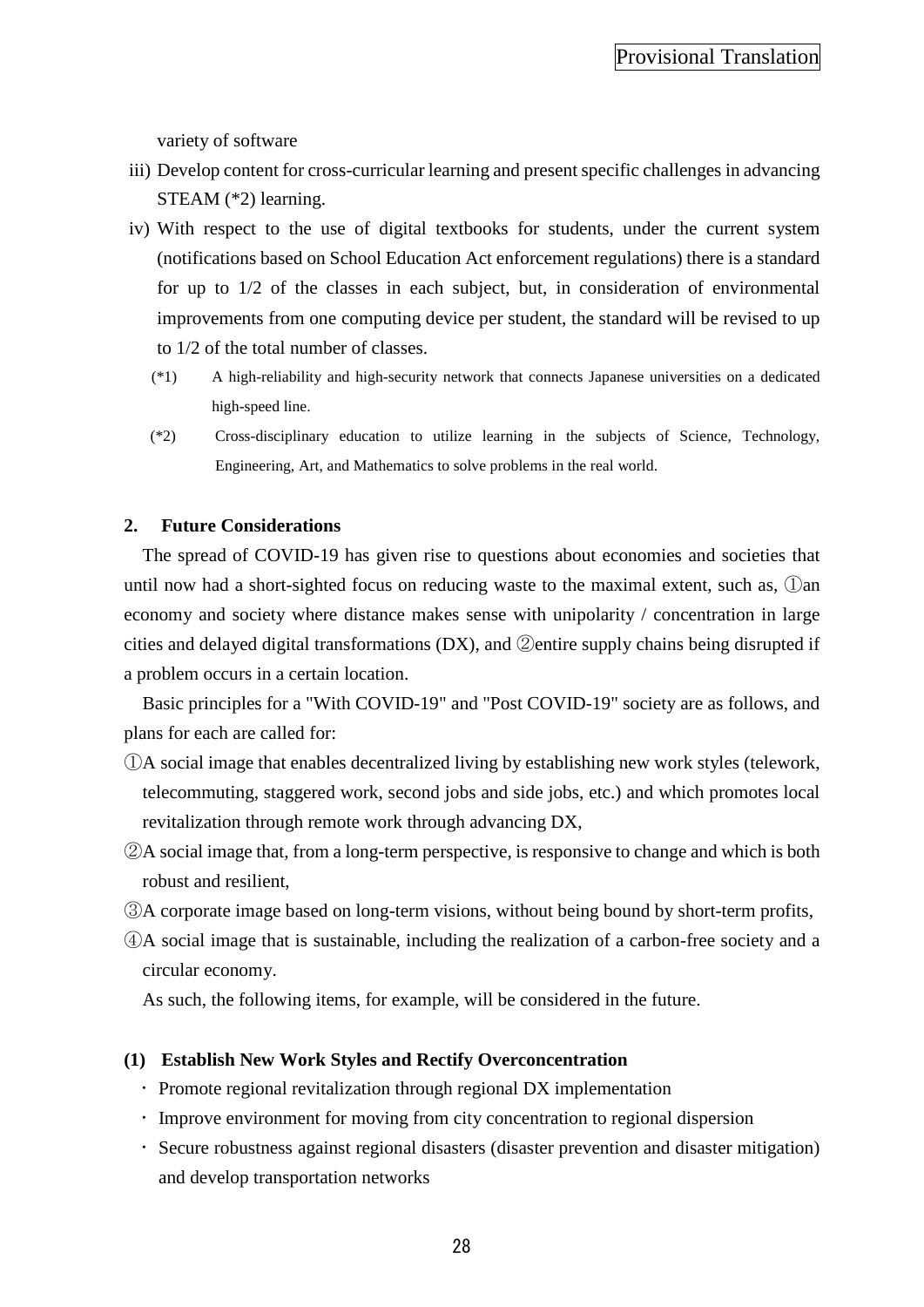- Strengthen human resources development and research through university reform to respond to regional needs
- Establish new working styles
- Proper protections for and sound expansion of freelance work
- Support for startups
- Support for youth and essential workers
- Review business principles and general principles of face-to-face, paperwork, and personal seals
- Respond to the digital divide and the security divide
- DX for regional SMEs and promotion of smart agriculture, forestry, and fisheries
- Online education, order-made education, and continuing education
- Promotion of 5G, including local 5G, post-5G, and so-called 6G (Beyond 5G)
- Osaka and Kansai Expo as testing grounds for future society

### **(2) Restoration of Trust and Contact Among People**

- Resume the movement of people and goods with foreign countries and restore the flow of people to realize Japan as a tourism-based country
- Expand and broaden inspection systems
- How to hold large-scale events
- Develop rules to gradually restore the flow of people, such as business people, experts, and even international students

### **(3) Current Challenges for Economic Management**

**(4) Stabilization of Financial Markets**

### **(5) Industrial Revitalization and Business Restructuring**

### ① **Change Industrial Structure**

- Respond to changes in business models and changes in industrial structures
- Construct supply networks that do not depend on specific locations or countries and that can flexibly respond in a crisis

# ② **Promote Open Innovation**

- Business transformation of large companies through open innovation, such as collaborations withstartup companies
- **·** Investment in intangible assets